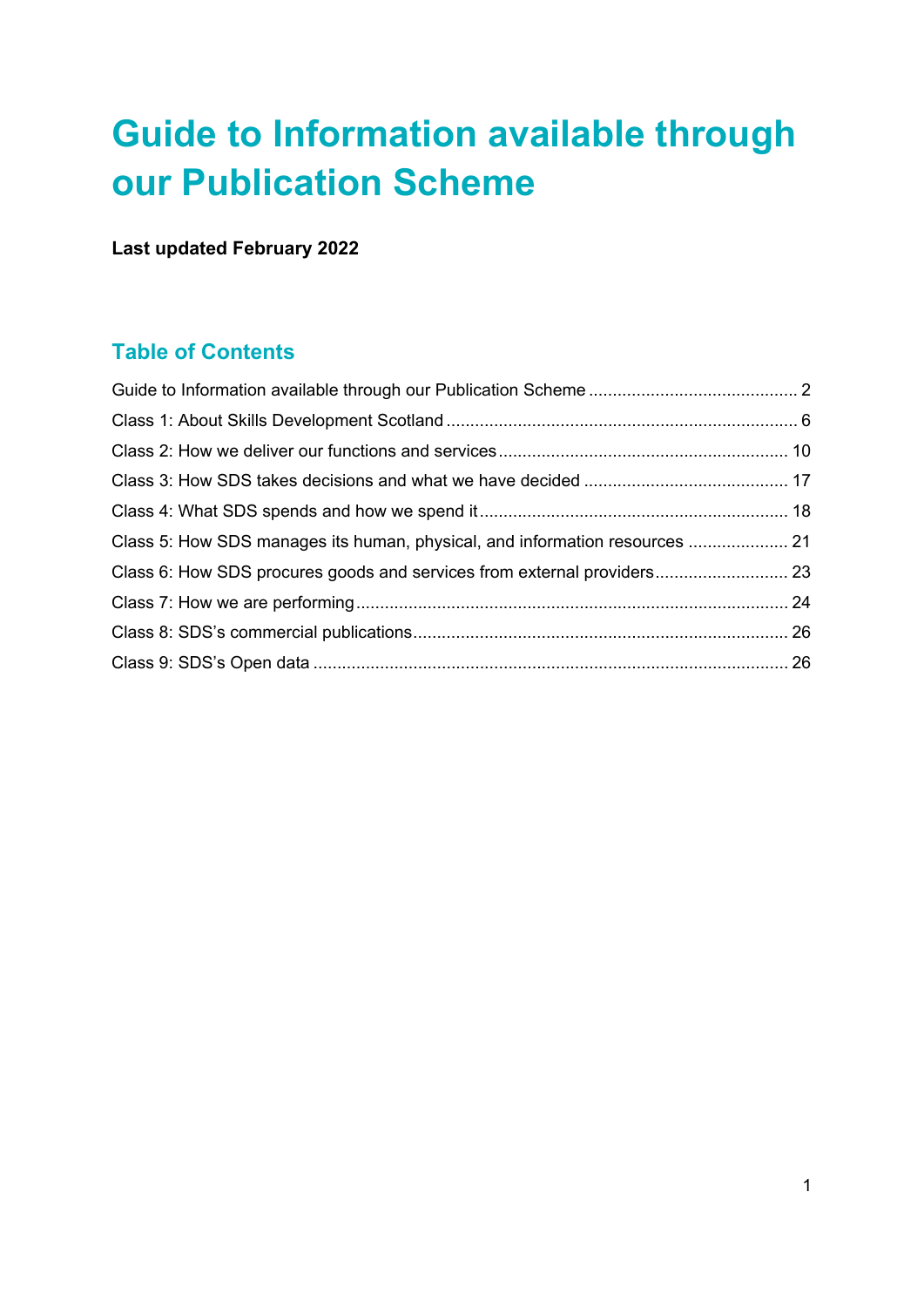# **Guide to Information available through our Publication Scheme**

The Freedom of Information (Scotland) Act 2002 requires Scottish public authorities to produce and maintain a publication scheme. Authorities are under a legal obligation to:

- Publish the classes of information they make routinely available
- Tell the public how to access the information and what it might cost

Skills Development Scotland (SDS) has adopted the Model Publication Scheme (MPS) (updated March 2021) produced by the Scottish Information Commissioner. You can see this scheme [here](http://www.itspublicknowledge.info/ScottishPublicAuthorities/PublicationSchemes/TheModelPublicationScheme.aspx) or by contacting us at the postal and e-mail address below:

#### **Write to:**

Corporate Affairs Skills Development Scotland Monteith House 11 George Square Glasgow G2 1DY

**E-mail: [corporate.affairs@sds.co.uk](mailto:corporate.affairs@sds.co.uk)**

The purpose of this Guide to Information is to:

- Allow the public to see what information is available (and what is not) in relation to each class
- State what charges may be applied
- Explain how to find the information easily
- Provide contact details for enquiries and to get help with accessing the information
- Explain how to request information we hold that has not been published
- Be a strategic document for proactive publication by SDS

#### **Availability and formats**

The information we publish through the MPS is, wherever possible, available on our website. We offer alternative arrangements for people who do not want to, or cannot, access the information online or by inspection at our premises. For example, we can usually arrange to send information to you in paper copy, although there may be a charge for this.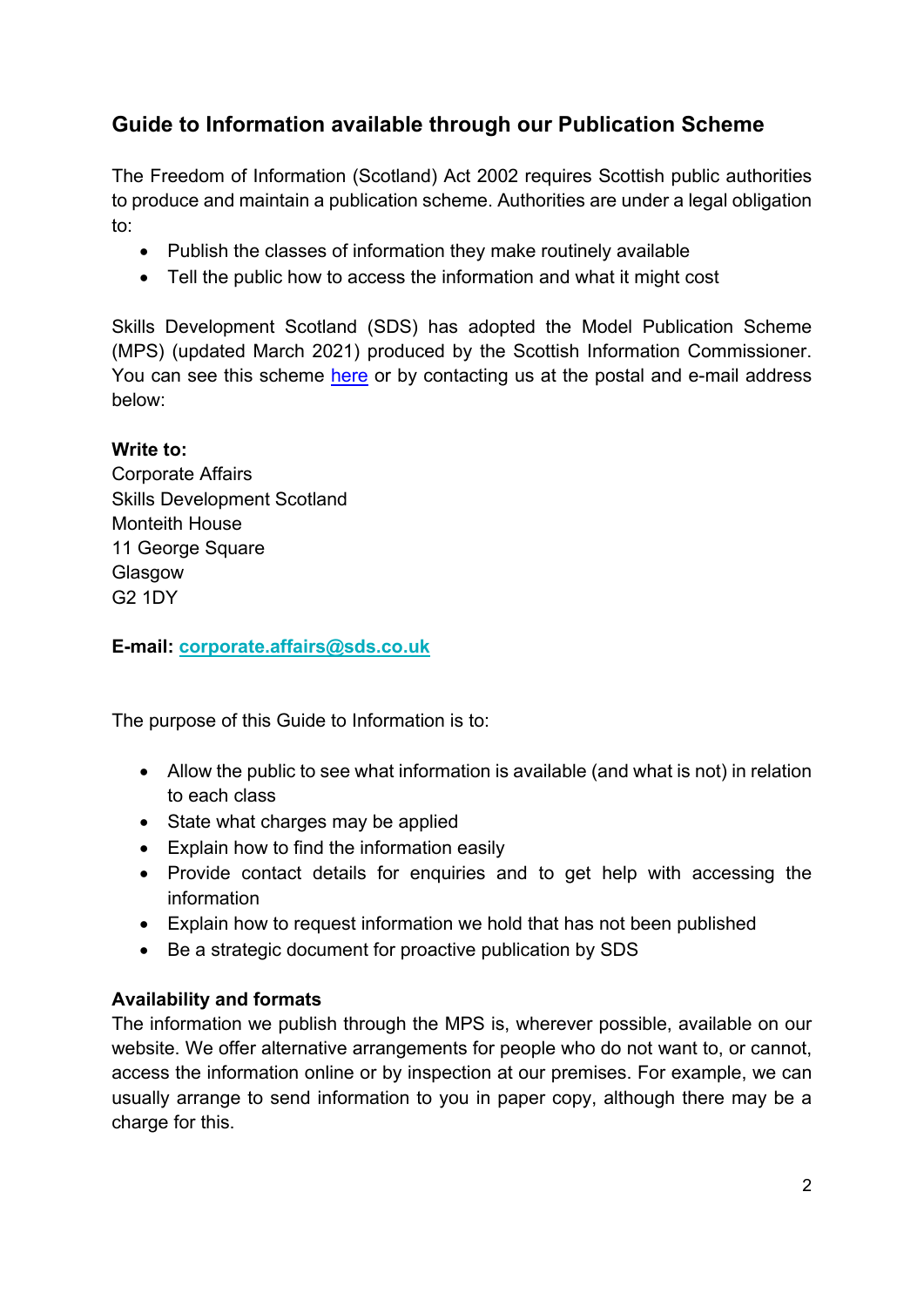### **Exempt information**

We will publish the information we hold that falls within the eight classes of information below. If a document contains information that is exempt under Scotland's freedom of information laws (for example sensitive personal information or a trade secret), we will remove or redact the information before publication and explain why.

### **Copyright and re-use**

# **OGL**

This publication and the information linked through it are licensed under the Open Government Licence v3.0 except where otherwise stated. To view this licence, visit **<http://www.nationalarchives.gov.uk/doc/open-government-licence/version/3/>**

This means that the information may be copied and reproduced without formal permission, provided that:

- It is copied or reproduced accurately
- It is not used in a misleading context, and
- The source of the material is identified

Any enquiries regarding this publication should be sent to: **[corporate.affairs@sds.co.uk](mailto:corporate.affairs@sds.co.uk)**

Where SDS does not hold the copyright in information we publish, we will make this clear.

#### **Charges**

This section explains when we may make a charge for our publications and how any charge will be calculated.

There is no charge to view information on our website or our premises. There is a charge of £1 per document when viewing information about SDS at **<https://www.gov.uk/government/organisations/companies-house>**

We may charge for providing information to you e.g. photocopying and postage, but we will charge you no more than it actually costs us to do so. We will always tell you what the cost is before providing the information to you.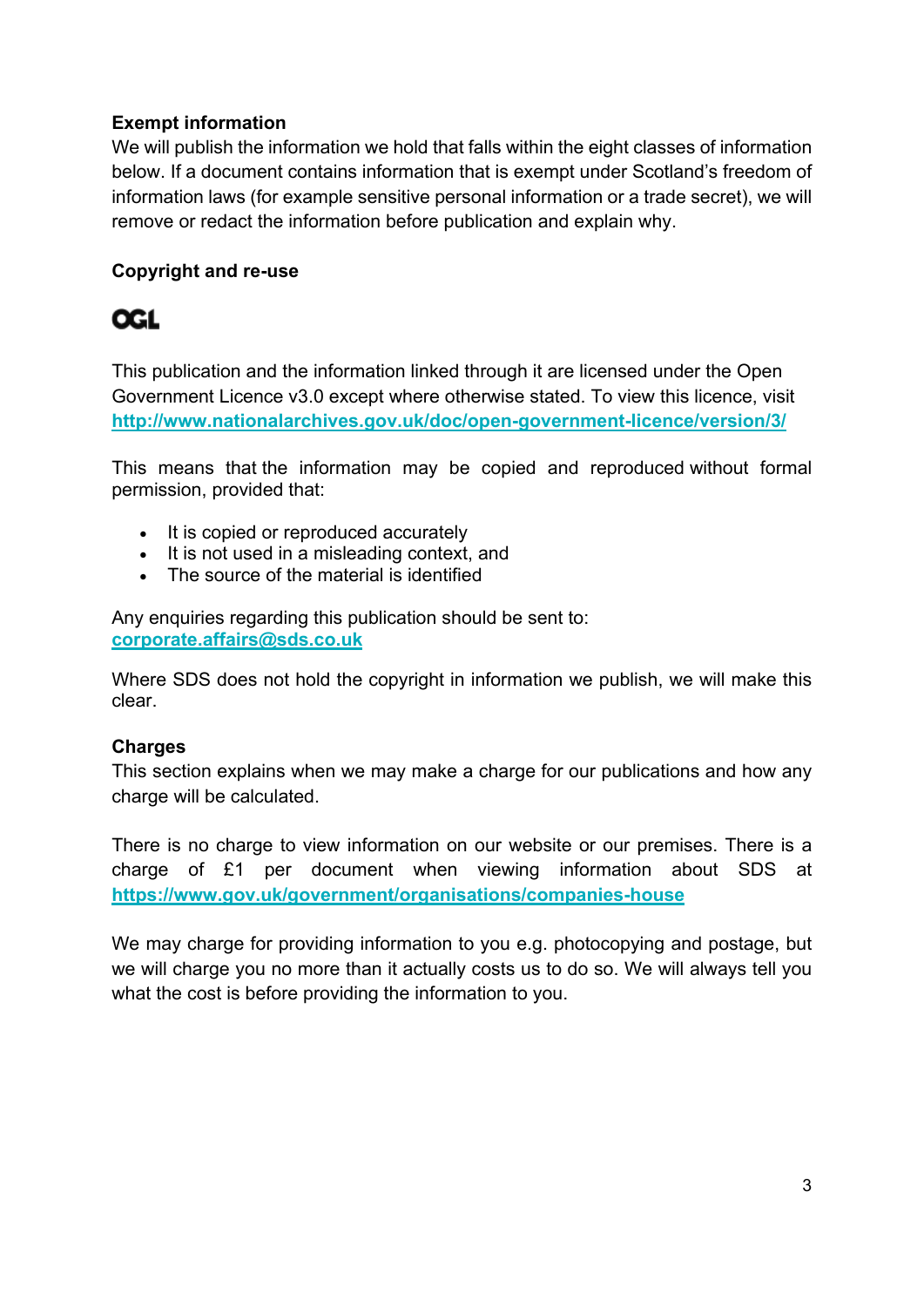Our photocopying charge per sheet of paper is shown in the tables below:

|                         | Size of paper  | sheet<br>- of<br>Pence<br>per<br>paper |
|-------------------------|----------------|----------------------------------------|
| <b>Black and white</b>  | A <sub>3</sub> | 15p                                    |
| photocopy               | A4             | 10 <sub>p</sub>                        |
|                         | A <sub>3</sub> | 35p                                    |
| <b>Colour photocopy</b> | A4             | 20 <sub>p</sub>                        |

Information provided on CD-Rom will be charged at **£00.50** per computer disc.

Postage costs will be recharged to you at the rate we paid to send the information to you.

When providing copies of pre-printed publications, we will charge no more than the cost per copy of the total print run.

We do not pass any other costs to you in relation to our published information.

#### **Contact us**

You can contact us for assistance with any aspect of this publication scheme.

#### **Write to:**

Corporate Affairs Skills Development Scotland Monteith House 11 George Square Glasgow G2 1DY

#### **E-mail: [corporate.affairs@sds.co.uk](mailto:corporate.affairs@sds.co.uk)**

We will also advise you how to ask for information that we do not publish routinely or how to complain if you are dissatisfied with any aspect of this publication scheme.

#### **The classes of information that we publish**

We publish information that we hold within the classes below. Once information is published under a class, we will continue to make it available for at least the current and two previous financial years (where possible).

Where information has been updated or superseded, only the current version will be available. If you would like to see previous versions, you may make a request to us for that information.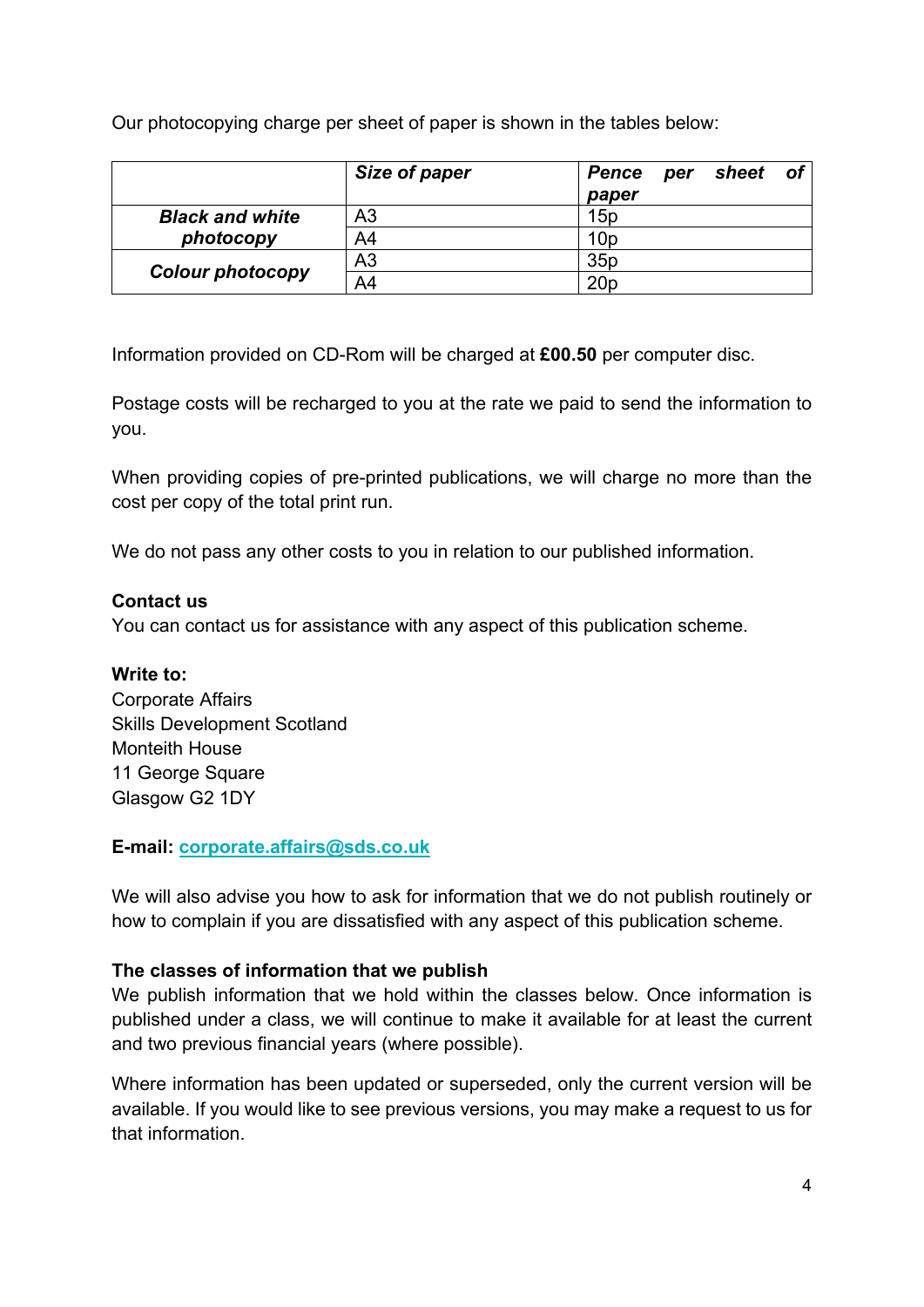| <b>Terms Used</b>               | <b>Explanation</b>                                                                                                            |
|---------------------------------|-------------------------------------------------------------------------------------------------------------------------------|
| <b>FOISA</b>                    | The Freedom of Information (Scotland) Act 2002                                                                                |
| <b>EIRs</b>                     | The Environmental Information (Scotland) Regulations 2004                                                                     |
| <b>Model Publication Scheme</b> | A standard framework for authorities to publish information under FOISA,<br>approved by the Scottish Information Commissioner |
| <b>MPS</b>                      | The Model Publication Scheme                                                                                                  |
| Guide to Information            | A guide that every public authority adopting the MPS must produce to help<br>people access the information it makes available |
| <b>MPS Principles</b>           | The six key principles with which all information published under the MPS<br>must comply                                      |
| <b>Classes of information</b>   | Nine broad categories describing the types of information authorities must<br>publish (if they hold it)                       |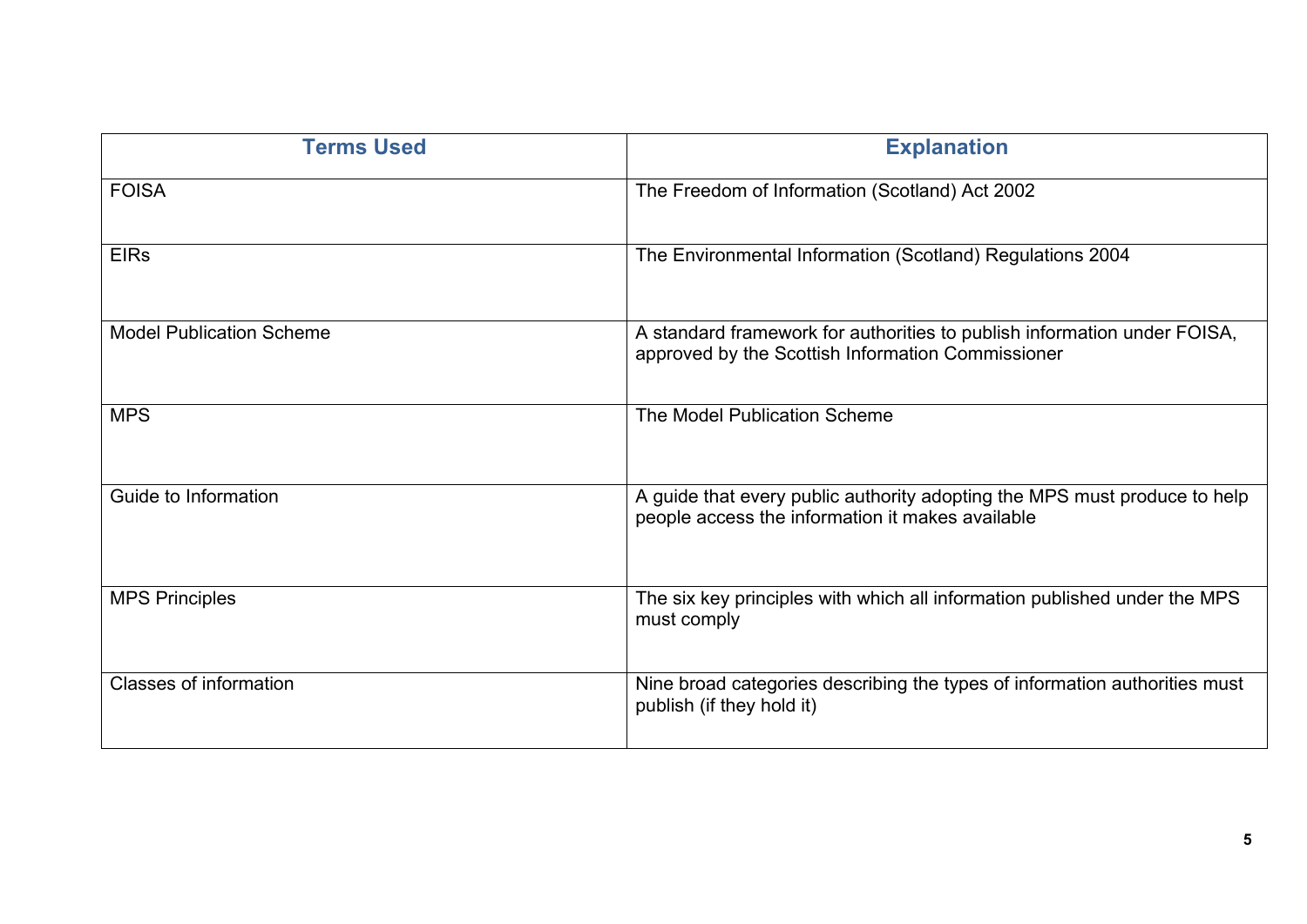# **Class 1: About Skills Development Scotland**

### **Information about Skills Development Scotland, who we are, where to find us, how to contact us, how we are managed, and our external relations**

#### **General information about Skills Development Scotland (SDS)**

<span id="page-5-0"></span>

| How to access it                                                                                                                               |
|------------------------------------------------------------------------------------------------------------------------------------------------|
| http://www.skillsdevelopmentscotland.co.uk/contact-us                                                                                          |
| http://www.skillsdevelopmentscotland.co.uk/contact-us?tab=2                                                                                    |
| Organisational structure including roles and<br>http://www.skillsdevelopmentscotland.co.uk/about/our-leadership-team/                          |
| http://www.skillsdevelopmentscotland.co.uk/about/policies/access-to-information/                                                               |
| http://www.skillsdevelopmentscotland.co.uk/media/40248/environmentalinformationcharges.pdf                                                     |
| https://www.skillsdevelopmentscotland.co.uk/about/policies/complaints/<br>https://www.skillsdevelopmentscotland.co.uk/about/policies/concerns/ |
|                                                                                                                                                |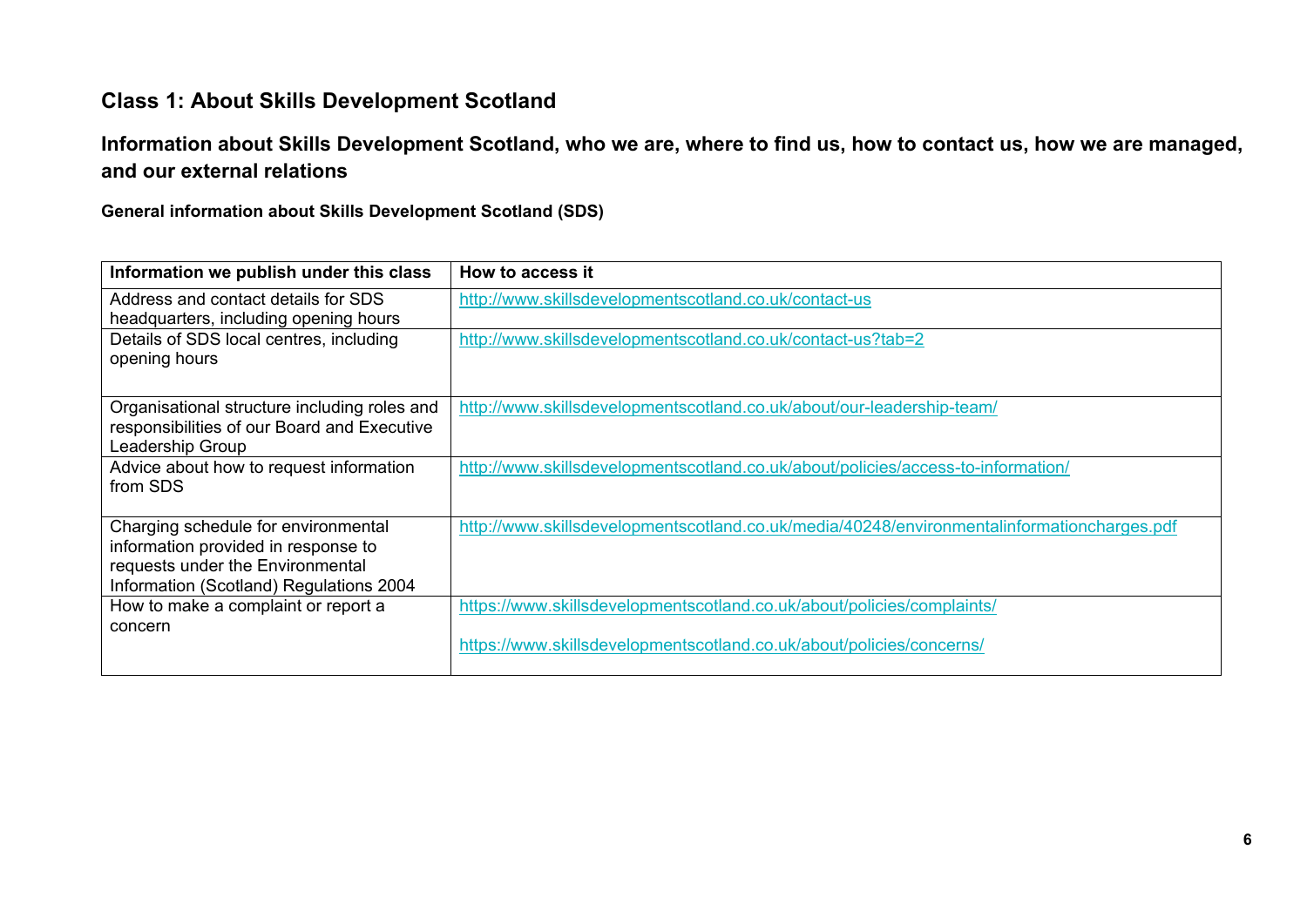#### **Constitution**

| Information we publish under this class   | How to access it                                                                                    |
|-------------------------------------------|-----------------------------------------------------------------------------------------------------|
| <b>Management Statement and Financial</b> | http://www.skillsdevelopmentscotland.co.uk/media/40593/2-management-statement-and-financial-        |
| Memorandum governing the relationship     | memorandum.pdf                                                                                      |
| between SDS and the Scottish Government   |                                                                                                     |
| Letters of Guidance from the Scottish     |                                                                                                     |
| Government:                               |                                                                                                     |
| 2021/22                                   | https://www.skillsdevelopmentscotland.co.uk/media/47900/letter-from-the-minister-for-business-fair- |
|                                           | work-and-skills.pdf                                                                                 |
|                                           |                                                                                                     |
| 2019/20                                   | https://www.skillsdevelopmentscotland.co.uk/media/45837/letter-of-quidance-2019 20.pdf              |
|                                           |                                                                                                     |
|                                           |                                                                                                     |
| 2018/19                                   | https://www.skillsdevelopmentscotland.co.uk/media/44587/20180328dfm to skills devlopment sc         |
|                                           | otland letter of guidance 2018 19.pdf                                                               |
|                                           |                                                                                                     |
|                                           |                                                                                                     |
| Articles of Association                   | http://www.skillsdevelopmentscotland.co.uk/media/34800/articles_of_association.pdf                  |

#### **How SDS is run**

| Information we publish under this class | How to access it                                                                                            |
|-----------------------------------------|-------------------------------------------------------------------------------------------------------------|
| Governance Structure                    | See above "Organisational structure including roles and responsibilities of our Board and Executive         |
|                                         | Leadership Group'.                                                                                          |
| Our Board:                              |                                                                                                             |
|                                         |                                                                                                             |
| <b>Board Members</b> I                  | http://www.skillsdevelopmentscotland.co.uk/about/our-leadership-team/                                       |
|                                         |                                                                                                             |
| Terms of Reference                      | https://www.skillsdevelopmentscotland.co.uk/media/34806/board-tor.pdf                                       |
|                                         | Code of Conduct   https://www.skillsdevelopmentscotland.co.uk/media/42978/board-members-code-of-conduct.pdf |
|                                         |                                                                                                             |
| <b>Future Meetings</b>                  | http://www.skillsdevelopmentscotland.co.uk/about/board-committees/future-board-meeting-dates/               |
|                                         |                                                                                                             |
|                                         |                                                                                                             |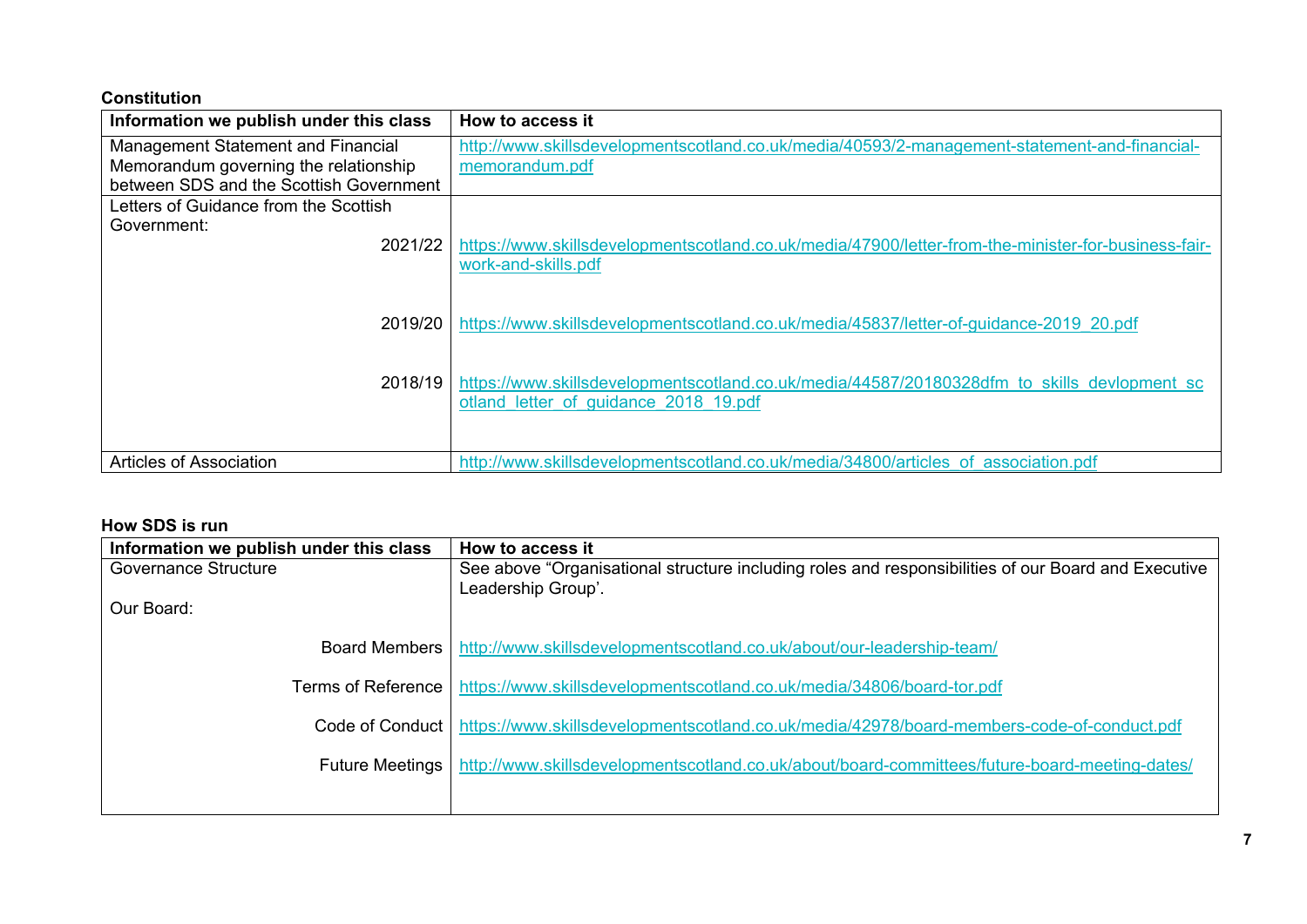| Information we publish under this class | How to access it                                                                                                             |
|-----------------------------------------|------------------------------------------------------------------------------------------------------------------------------|
| <b>Board Minutes</b>                    | https://www.skillsdevelopmentscotland.co.uk/publications-<br>statistics/publications/?page=1&area[]=2&topic[]=2-1ℴ=date-desc |
| Board Members' Registers of Interests   | https://www.skillsdevelopmentscotland.co.uk/about/our-leadership-team/                                                       |
| Our committees                          | http://www.skillsdevelopmentscotland.co.uk/about/board-committees/                                                           |
| Scottish Apprenticeship Advisory Board  | https://www.apprenticeships.scot/scottish-apprenticeship-advisory-board/                                                     |
| Senior Management Team                  | http://www.skillsdevelopmentscotland.co.uk/about/our-leadership-team/                                                        |

### **Corporate Planning**

| Information we publish under this class | How to access it                                                                              |
|-----------------------------------------|-----------------------------------------------------------------------------------------------|
| <b>SDS Mission Statement</b>            | http://www.skillsdevelopmentscotland.co.uk/about/                                             |
| Strategic Plan                          |                                                                                               |
| 2019-22                                 | https://www.skillsdevelopmentscotland.co.uk/a-human-future-strategic-plan/                    |
| <b>Corporate Parenting Plan</b>         |                                                                                               |
| 2021-24                                 | https://www.skillsdevelopmentscotland.co.uk/media/48699/corporate-parenting-report-2021-      |
|                                         | 24.pdf                                                                                        |
|                                         |                                                                                               |
| 2018-21                                 | https://www.skillsdevelopmentscotland.co.uk/media/44846/updated_final_13-08-                  |
|                                         | 18 corporate-parenting-plan.pdf                                                               |
|                                         |                                                                                               |
| <b>Operating Plans:</b>                 |                                                                                               |
| 2021/22                                 | https://www.skillsdevelopmentscotland.co.uk/media/47899/annual-operating-plan-2021-22.pdf     |
|                                         |                                                                                               |
| 2018/20                                 | https://www.skillsdevelopmentscotland.co.uk/media/44822/sds-operating-plan-201819.pdf         |
|                                         |                                                                                               |
| 2017/18                                 | https://www.skillsdevelopmentscotland.co.uk/media/43616/operating-plan-2017-18-final-15aug17- |
|                                         | pdf-02.pdf                                                                                    |
|                                         |                                                                                               |
| <b>Corporate Policies:</b>              |                                                                                               |
| SDS Policies and procedures             | https://www.skillsdevelopmentscotland.co.uk/publications-                                     |
|                                         | statistics/publications/?page=1&area[]=4ℴ=date-desc                                           |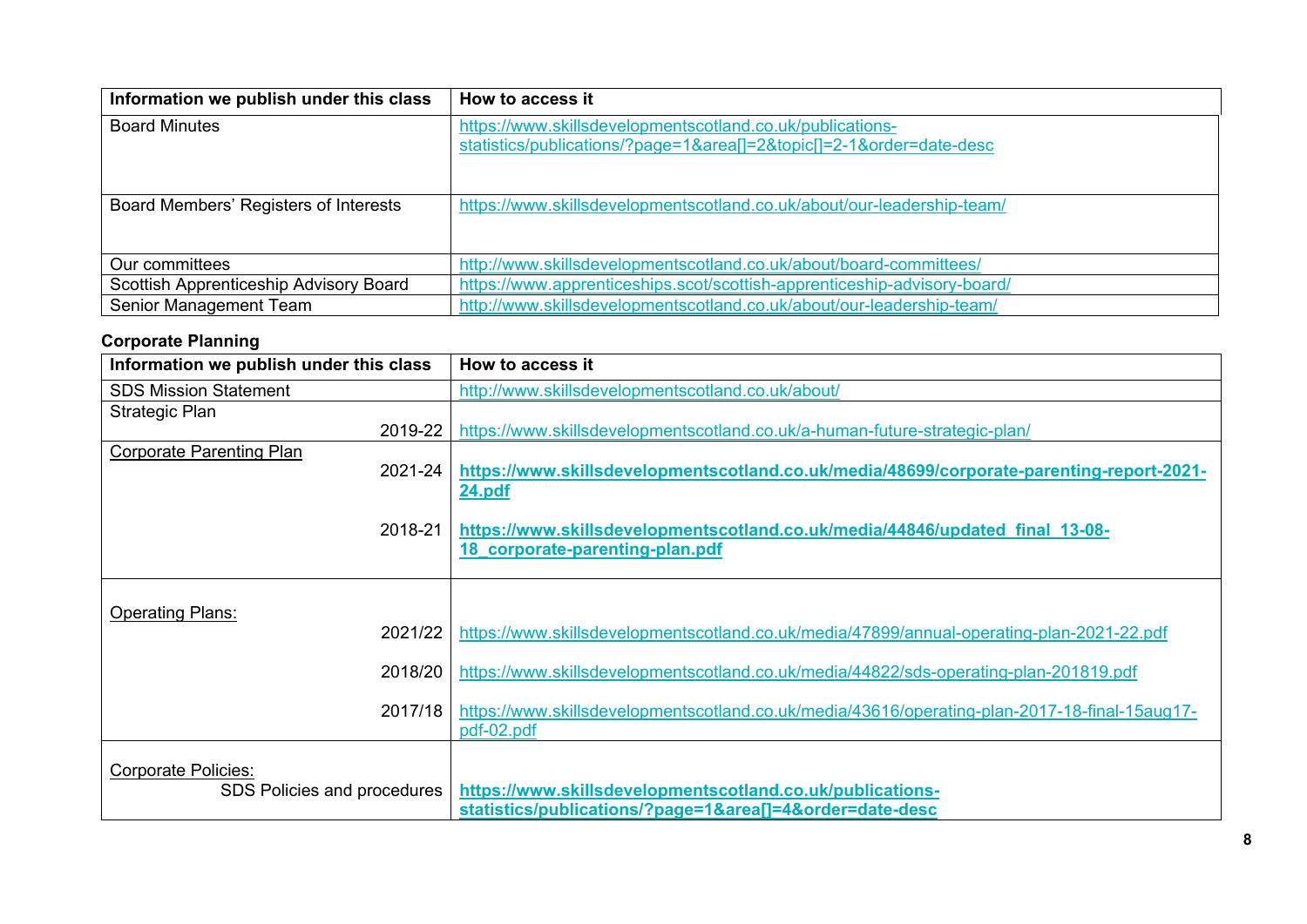| Health and Safety Policy and<br>responsibilities                              | https://www.skillsdevelopmentscotland.co.uk/media/35560/health-safety-and-wellbeing-<br>policyv3 apr19.pdf                                                                                                       |
|-------------------------------------------------------------------------------|------------------------------------------------------------------------------------------------------------------------------------------------------------------------------------------------------------------|
| <b>Equality and Diversity Mainstreaming</b><br>Report<br>$2021 - 25$ :        | https://www.skillsdevelopmentscotland.co.uk/media/47776/equality-report-2021 final 050521 2.pdf                                                                                                                  |
| $2019 - 21$ :                                                                 | https://www.skillsdevelopmentscotland.co.uk/media/43248/0892_equality-mainstreaming-<br>report updated-june-2019.pdf                                                                                             |
| <b>Corporate Social Responsibility Policy</b><br>Gaelic Language Plan 2020-23 | http://www.skillsdevelopmentscotland.co.uk/media/40608/corporate-social-responsiblity-<br>policy.pdf<br>https://www.skillsdevelopmentscotland.co.uk/media/42063/sds-gaelic-language-plan-english-<br>version.pdf |

#### **External Relations**

| Information we publish under this class                  | How to access it                                                                                                                                                                          |
|----------------------------------------------------------|-------------------------------------------------------------------------------------------------------------------------------------------------------------------------------------------|
| Reports to regulators                                    | See Section 4 'Financial Statements'                                                                                                                                                      |
|                                                          |                                                                                                                                                                                           |
| DYW/SDS Partnership Agreement and<br>work planning model | https://www.skillsdevelopmentscotland.co.uk/what-we-do/scotlands-careers-services/education-<br>team/developing-the-young-workforce/dywsds-partnership-agreement-and-work-planning-model/ |
| Information sharing                                      | https://www.skillsdevelopmentscotland.co.uk/what-we-do/scotlands-careers-services/16plus-data-<br>hub/your-questions-answered/                                                            |
|                                                          |                                                                                                                                                                                           |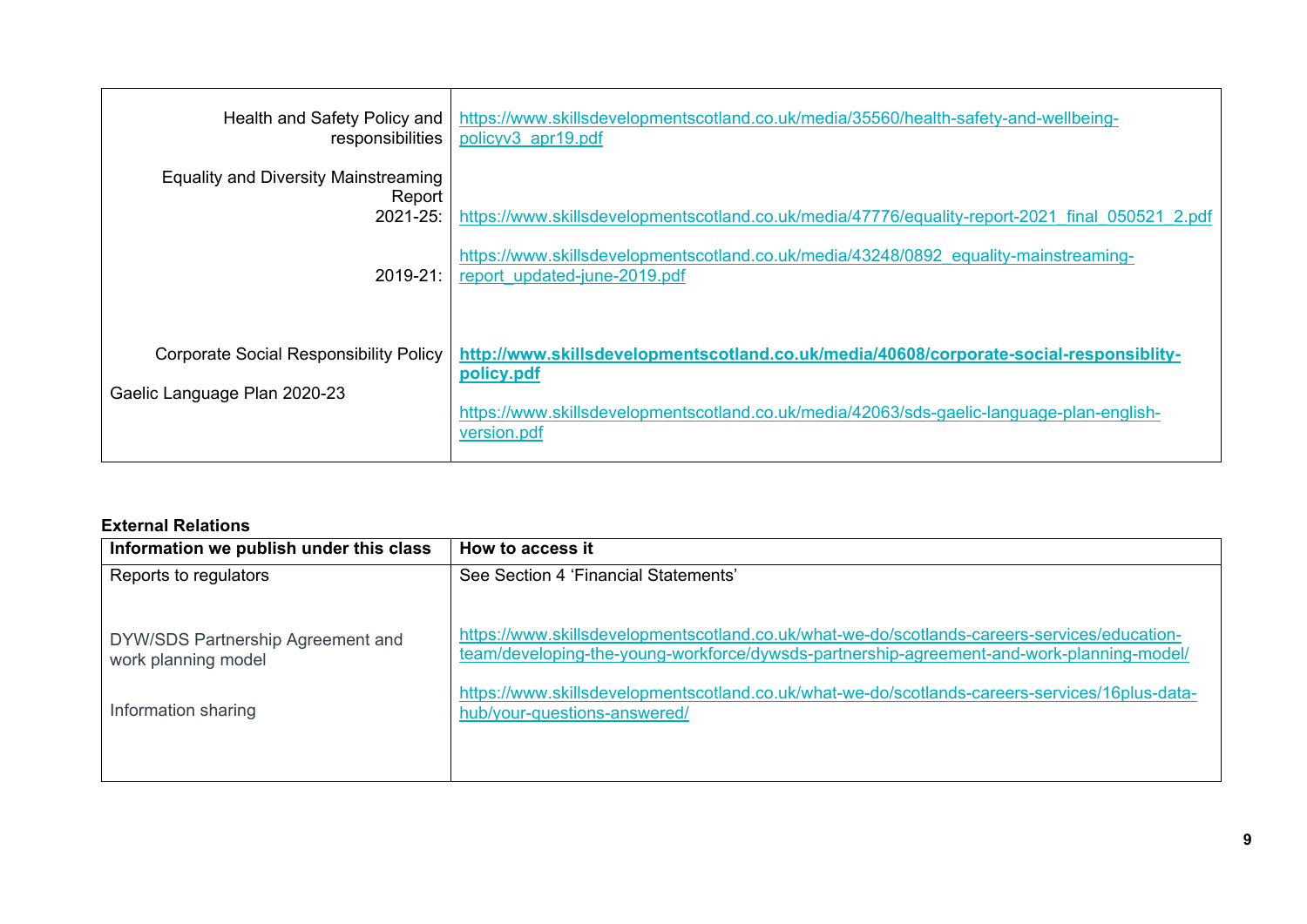# **Class 2: How we deliver our functions and services**

### **Information about our work, our strategy and policies for delivering functions and services and information for our service users**

#### **Functions**

<span id="page-9-0"></span>

| Information we publish under this class      | How to access it                                                                               |
|----------------------------------------------|------------------------------------------------------------------------------------------------|
| Description of functions including statutory | http://www.skillsdevelopmentscotland.co.uk/what-we-do/                                         |
| basis for them                               |                                                                                                |
| Strategies, policies, and internal staff     |                                                                                                |
| procedures for performing statutory          |                                                                                                |
| functions:                                   |                                                                                                |
| Freedom of Information Policy                | https://www.skillsdevelopmentscotland.co.uk/media/33922/sds-foi-policy.pdf                     |
|                                              |                                                                                                |
| <b>Customer Complaints Policy</b>            | https://www.skillsdevelopmentscotland.co.uk/media/47783/customer-complaints-policy-2021-final- |
|                                              | 2.pdf                                                                                          |
|                                              |                                                                                                |
| Data Protection Policy                       | https://www.skillsdevelopmentscotland.co.uk/media/45642/sds-dataprotection-policy.pdf          |
|                                              |                                                                                                |
| Risk Management and Internal Audit Policy    | https://www.skillsdevelopmentscotland.co.uk/media/48074/risk-and-internal-audit-policy-        |
|                                              | 2020.pdf                                                                                       |
|                                              |                                                                                                |
| <b>Statutory Registers</b>                   | Available at Companies House for £1 each:                                                      |
|                                              | https://www.gov.uk/government/organisations/companies-house                                    |
| How to report a concern to SDS               | https://www.skillsdevelopmentscotland.co.uk/about/policies/concerns/                           |
|                                              |                                                                                                |
|                                              |                                                                                                |
| How to report a complaint to SDS             | http://www.skillsdevelopmentscotland.co.uk/about/policies/complaints/                          |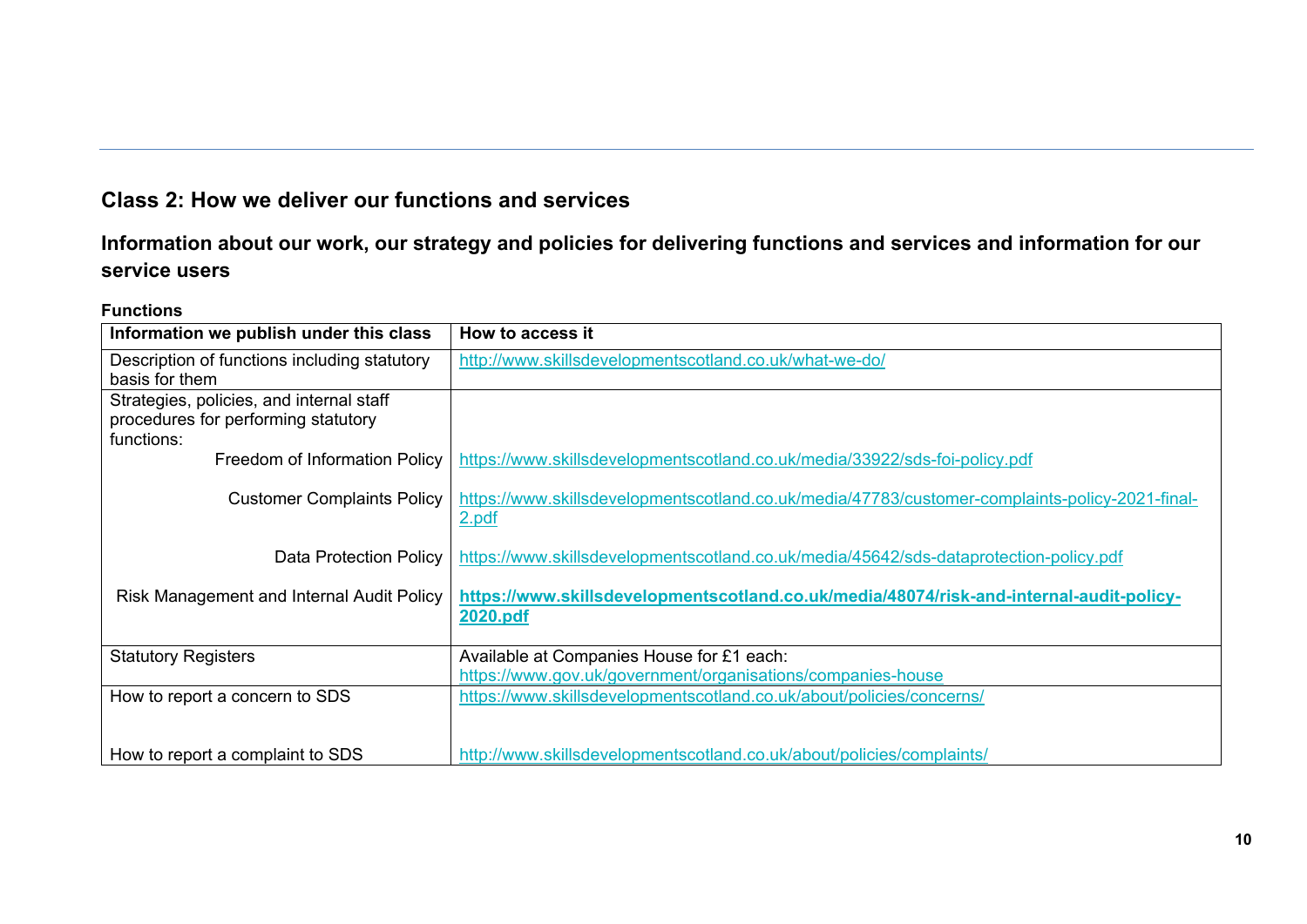#### **Information for service users**

| Information we publish under this class                         | How to access it                                                                                                       |
|-----------------------------------------------------------------|------------------------------------------------------------------------------------------------------------------------|
| <b>Equality Toolkit</b><br><b>Internal-Staff &amp; Partners</b> | https://www.skillsdevelopmentscotland.co.uk/media/41647/sds-equality-toolkit-for-staff-and-<br>partners-2.pdf          |
| External - Training Providers & Employers                       | https://www.skillsdevelopmentscotland.co.uk/media/41648/sds-equality-<br>toolkit trainingplusemployers-v3.pdf          |
| <b>Information Sharing</b>                                      | http://www.skillsdevelopmentscotland.co.uk/what-we-do/partnerships/16plus-data-hub/                                    |
| <b>Information Sharing FAQ</b>                                  | http://www.skillsdevelopmentscotland.co.uk/what-we-do/partnerships/16plus-data-hub/your-<br>questions-answered/        |
| <b>Apprenticeship Equality Action Plan</b>                      |                                                                                                                        |
| Final report 2015-2021                                          | https://www.skillsdevelopmentscotland.co.uk/media/48622/equality-action-plan-5-year-final-<br>report-december-2021.pdf |
| 2020 Annual report                                              | https://www.skillsdevelopmentscotland.co.uk/media/47244/equality-action-plan-2020.pdf                                  |
| 2019 Annual report                                              | http://www.skillsdevelopmentscotland.co.uk/media/45850/apprenticeship-equality-action-plan-<br>annual-report-2019.pdf  |
| 2018 Annual report                                              | https://www.skillsdevelopmentscotland.co.uk/media/44830/apprenticeship-equality-action-plan.pdf                        |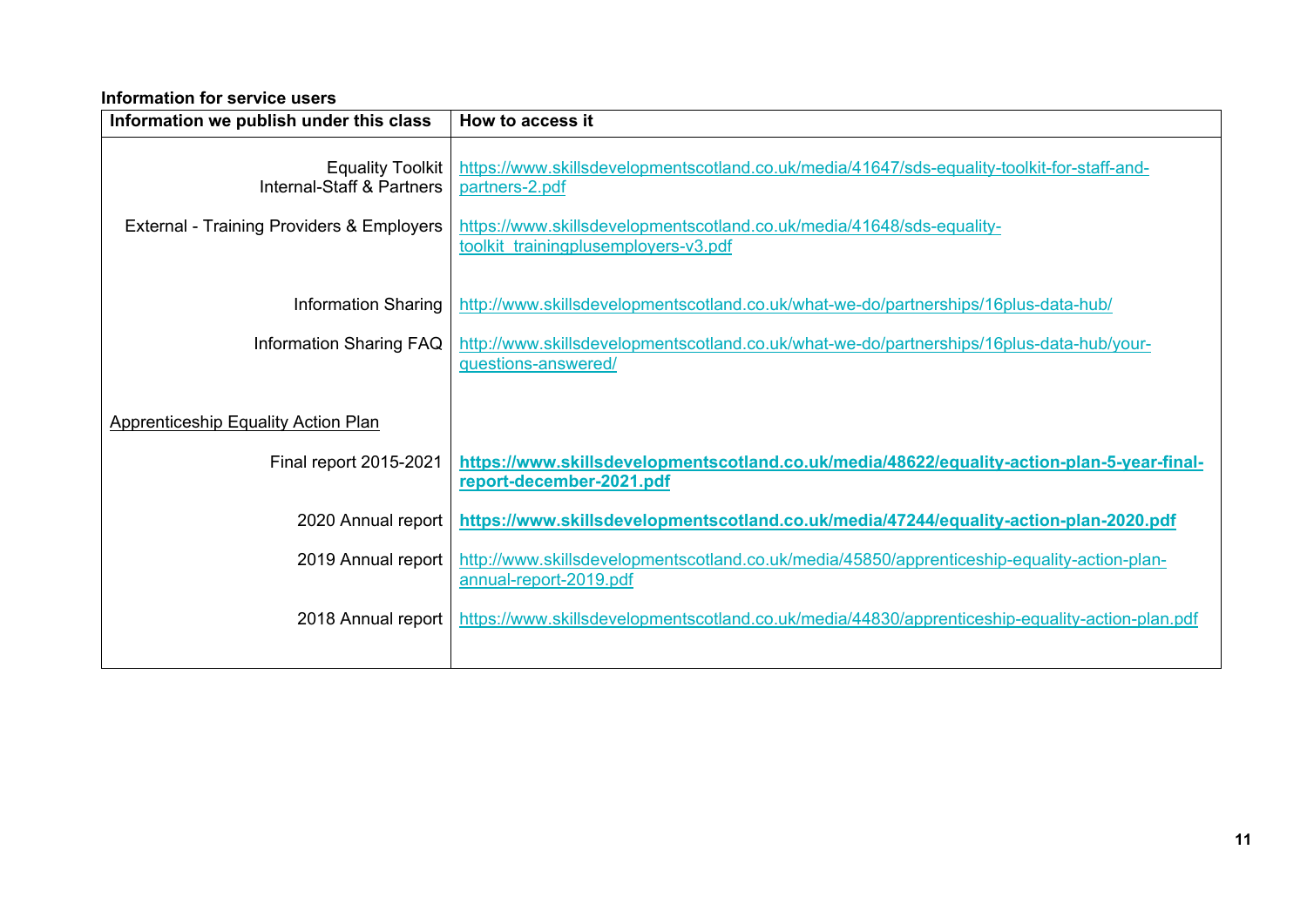#### **Services for Individuals**

| Information we publish under this class                                                     | How to access it                                                                                                                                |
|---------------------------------------------------------------------------------------------|-------------------------------------------------------------------------------------------------------------------------------------------------|
| <b>National Training Programmes:</b>                                                        |                                                                                                                                                 |
| <b>Modern Apprenticeships</b>                                                               | https://www.skillsdevelopmentscotland.co.uk/what-we-do/our-products/modern-apprenticeships/                                                     |
| Apprenticeships.scot                                                                        | https://www.apprenticeships.scot/become-an-apprentice/                                                                                          |
| <b>Modern Apprenticeships Approved</b><br>Providers:<br>2021/22                             | https://www.skillsdevelopmentscotland.co.uk/media/47068/ma-contracts-2021-22-1.xlsx                                                             |
| <b>Foundation Apprenticeships</b>                                                           | https://www.skillsdevelopmentscotland.co.uk/what-we-do/apprenticeships/foundation-<br>apprenticeships/                                          |
| Progress report 2021                                                                        | https://www.skillsdevelopmentscotland.co.uk/media/47943/1417 fa-progress-report-<br>2021 29-june.pdf                                            |
| Progress report 2020                                                                        | https://www.skillsdevelopmentscotland.co.uk/media/45251/fa-progress-report.pdf                                                                  |
| Progress report 2018                                                                        | https://www.skillsdevelopmentscotland.co.uk/media/44472/foundation-apprenticeships-progress-<br>report.pdf                                      |
| <b>Graduate Apprenticeships</b>                                                             | https://www.skillsdevelopmentscotland.co.uk/what-we-do/apprenticeships/graduate-<br>apprenticeships/                                            |
| <b>Graduate Apprenticeships Progress Report</b><br>2021                                     | https://www.skillsdevelopmentscotland.co.uk/media/48126/ga-report-2021_25821.pdf                                                                |
| <b>Graduate Apprenticeships Early Activity</b><br>and Progress report (2019/20)             | https://www.skillsdevelopmentscotland.co.uk/media/47647/1227 ga-report-2020 update-<br>050521.pdf                                               |
| <b>Graduate Apprenticeships Early Activity</b><br>and Progress report (2017/18 and 2018/19) | https://www.skillsdevelopmentscotland.co.uk/media/47962/graduate-apprenticeships-early-<br>activity-and-progress-report-2017-18-and-2018-19.pdf |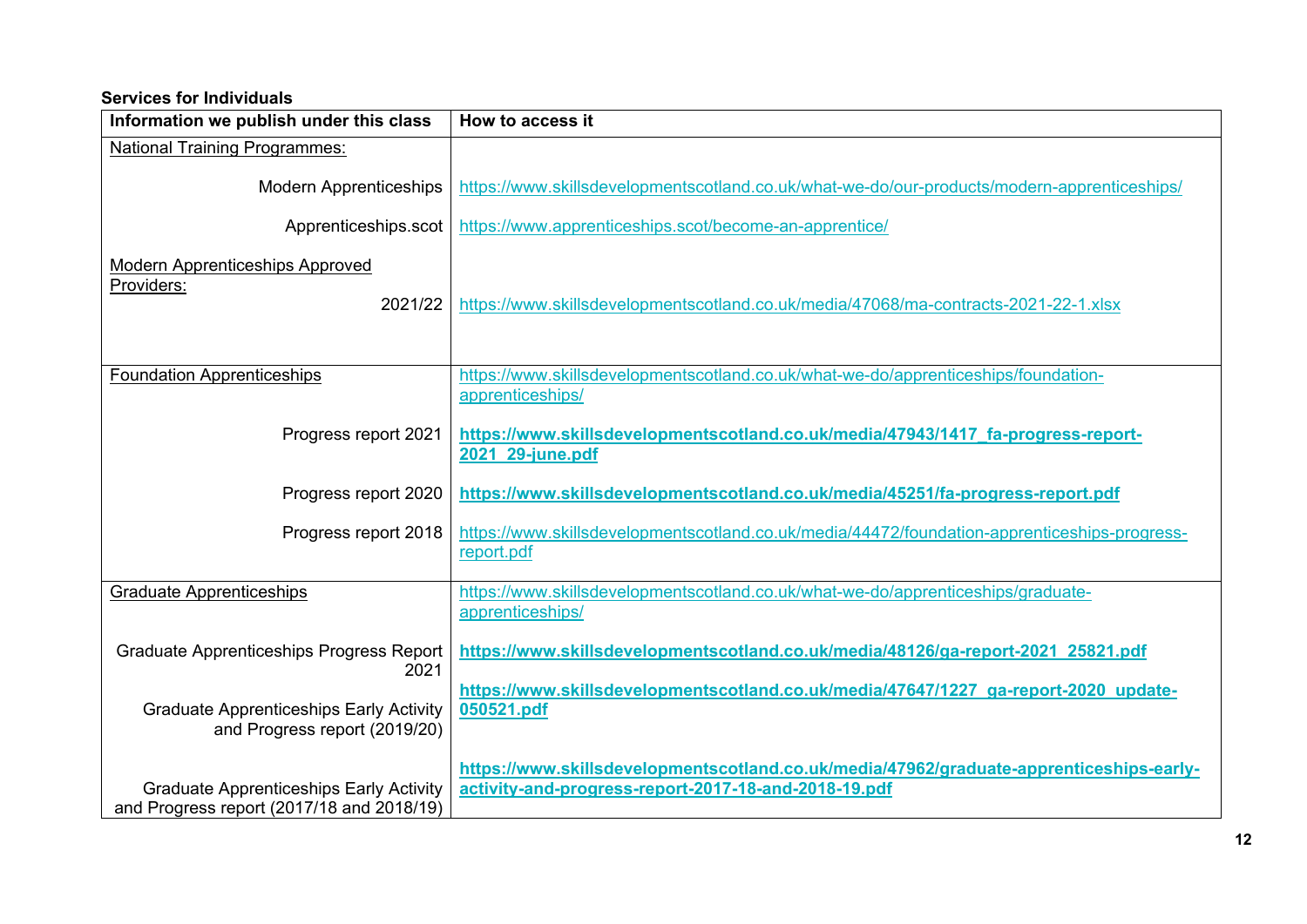| <b>Employability Fund</b>                                                     | https://www.skillsdevelopmentscotland.co.uk/what-we-do/employability-skills/employability-fund/                                                                                            |
|-------------------------------------------------------------------------------|--------------------------------------------------------------------------------------------------------------------------------------------------------------------------------------------|
| <b>Employability Fund Contract Details</b><br>2021/22                         | https://www.skillsdevelopmentscotland.co.uk/media/47067/ef-contracts-2021-22.xlsx                                                                                                          |
| Funding options for individuals                                               | https://www.myworldofwork.co.uk/learn-and-train/funding                                                                                                                                    |
| <b>Individual Training Accounts</b>                                           | https://www.myworldofwork.co.uk/learn-and-train/sds-individual-training-accounts-ita                                                                                                       |
| <b>Partnership Action for Continuing</b><br>Employment (PACE):                |                                                                                                                                                                                            |
| Local contact details for redundancy advice<br>& Local PACE information packs | http://www.skillsdevelopmentscotland.co.uk/what-we-do/our-products/partnership-action-for-<br>continuing-employment-pace/ (Local PACE information packs available at the foot of the page) |
| Career information, advice, and guidance                                      | https://www.skillsdevelopmentscotland.co.uk/what-we-do/scotlands-careers-services/                                                                                                         |
| Delivering Scotland's Career Service report<br>2020                           | https://www.skillsdevelopmentscotland.co.uk/media/46449/delivering-scotlands-careers-service-<br>2020.pdf                                                                                  |
| Delivering Scotland's Career Service report<br>2018                           | https://www.skillsdevelopmentscotland.co.uk/media/44956/ciag_report_2018.pdf                                                                                                               |

#### **Services for Employers**

| Information we publish under this class | How to access it                                                                                                                                                                   |
|-----------------------------------------|------------------------------------------------------------------------------------------------------------------------------------------------------------------------------------|
|                                         | Modern Apprenticeships   http://www.ourskillsforce.co.uk/modern-apprenticeships/ and<br>http://www.skillsdevelopmentscotland.co.uk/what-we-do/our-products/modern-apprenticeships/ |
|                                         | Apprenticeships.scot   https://www.apprenticeships.scot/for-employers/modern-apprenticeships/                                                                                      |
|                                         | 2021/22 FAQs   https://www.skillsdevelopmentscotland.co.uk/media/46683/ma-programme-fags-21-22-effective-<br>17th-may-21.pdf                                                       |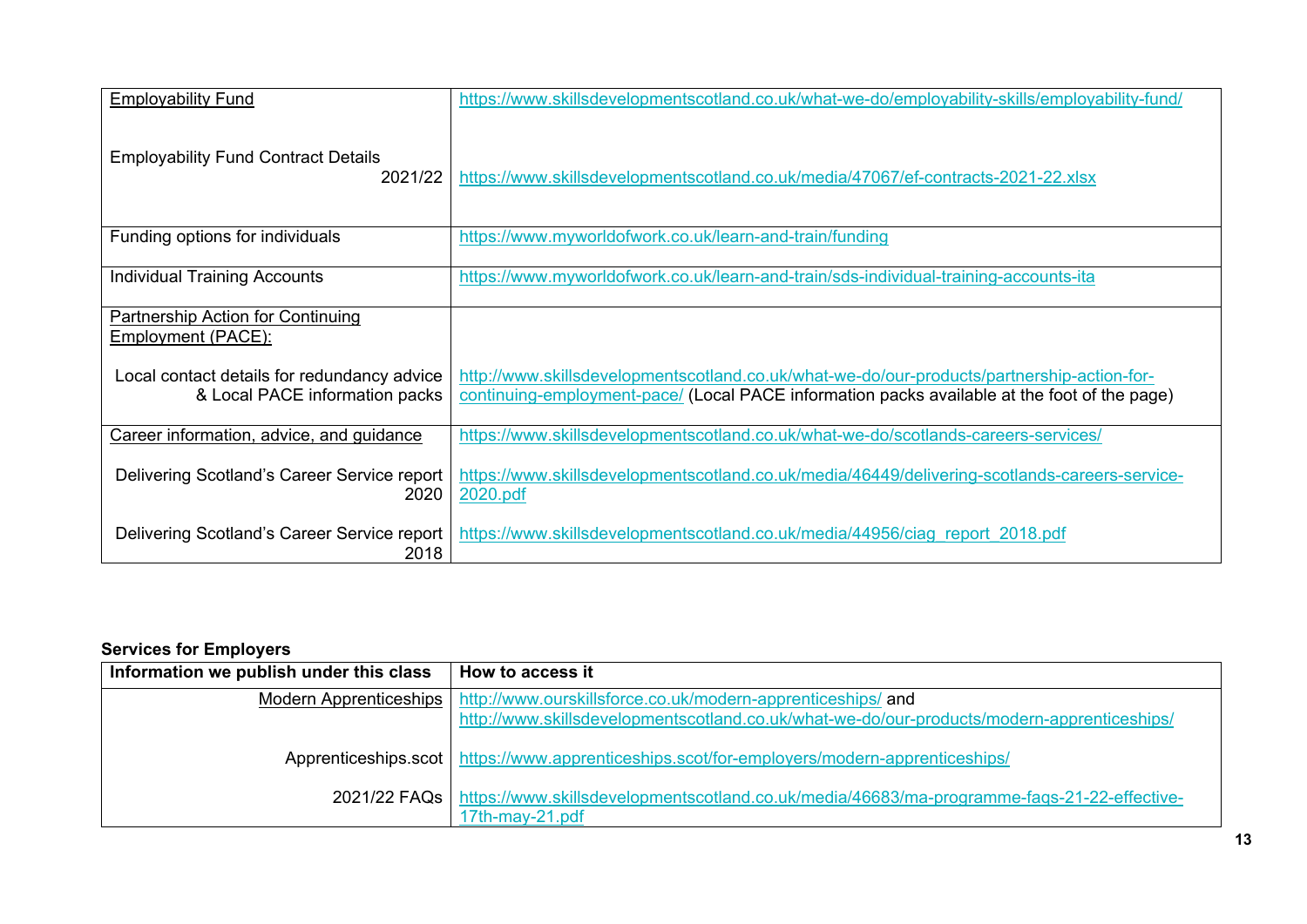| Modern Apprenticeship frameworks                            | http://www.skillsdevelopmentscotland.co.uk/what-we-do/our-products/modern-<br>apprenticeships/modern-apprenticeship-frameworks/                       |
|-------------------------------------------------------------|-------------------------------------------------------------------------------------------------------------------------------------------------------|
| Occupational groupings and age group<br>2021/22             | https://www.skillsdevelopmentscotland.co.uk/media/46641/2021-22-appendix-2-ma-frameworks-by-<br>occupational-grouping-and-age-updated-3rd-june-21.pdf |
| <b>Modern Apprenticeship Contribution Tables</b><br>2021/22 | https://www.skillsdevelopmentscotland.co.uk/media/46640/2021-22-appendix-1-ma-contribution-<br>table-v2.pdf                                           |
| <b>Programme specifications</b><br>2021/22                  | https://www.skillsdevelopmentscotland.co.uk/media/46658/ma-programme-specification-2122-<br>version-3-effective-170521.pdf                            |
| Adopt an Apprentice Programme Rules                         | https://www.skillsdevelopmentscotland.co.uk/media/47413/aaa-programme-rules.pdf                                                                       |
| <b>Foundation Apprenticeships</b>                           | https://www.apprenticeships.scot/for-employers/foundation-apprenticeships/                                                                            |
| Employer guides                                             | https://www.skillsdevelopmentscotland.co.uk/publications-<br>statistics/publications/?page=1&area[]=9&topic[]=9-5ℴ=date-desc                          |
| <b>Frameworks</b>                                           | https://www.skillsdevelopmentscotland.co.uk/publications-<br>statistics/publications/?page=1&area[]=9&topic[]=9-1ℴ=date-desc                          |
| <b>Graduate Apprenticeships</b>                             | https://www.apprenticeships.scot/for-employers/graduate-apprenticeships/                                                                              |
| <b>Frameworks</b>                                           | https://www.skillsdevelopmentscotland.co.uk/publications-<br>statistics/publications/?page=1&area[]=14&topic[]=14-1ℴ=date-desc                        |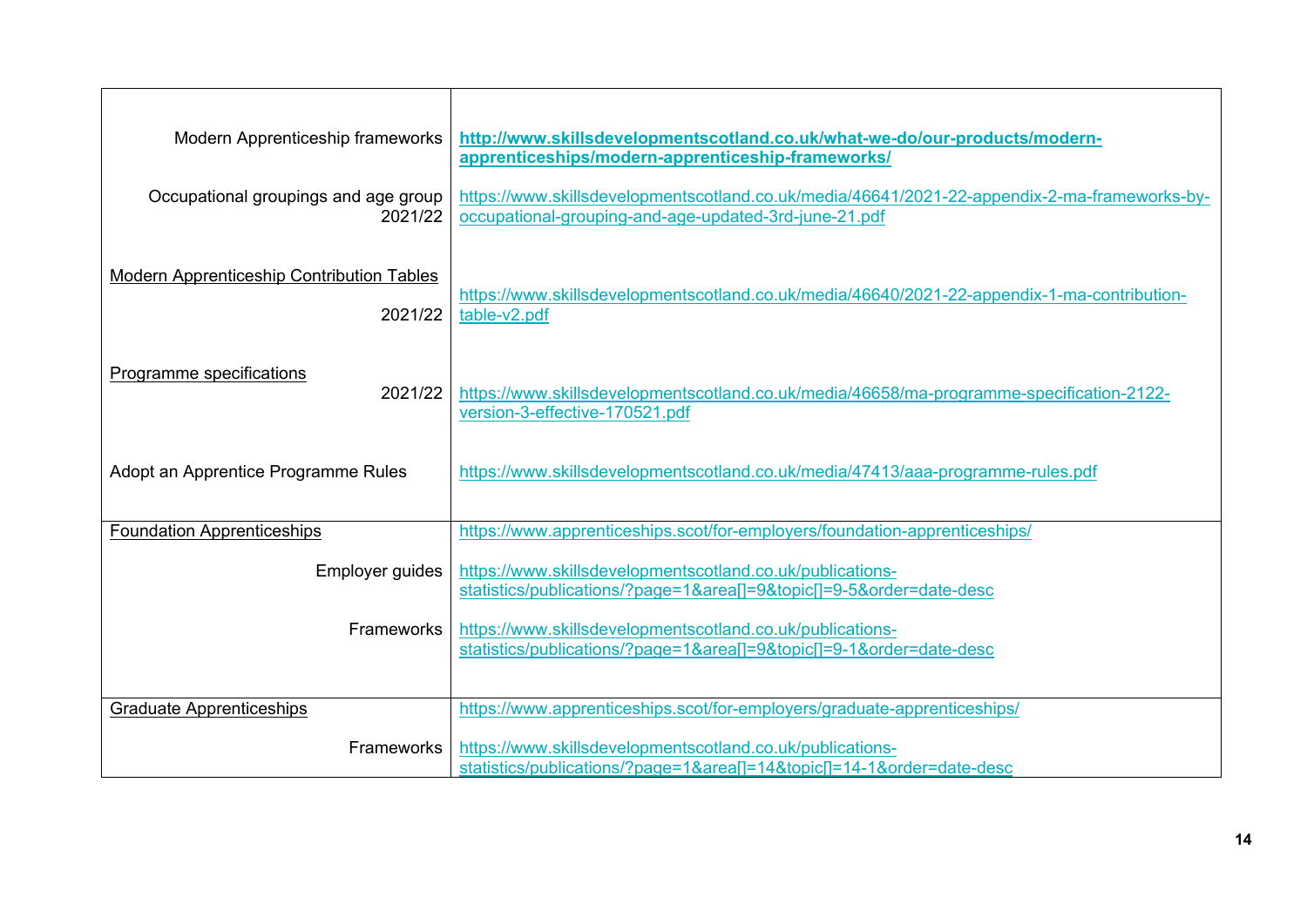#### **Services for Learning Providers**

| Information we publish under this class                        | How to access it                                                                                                                                                                                                                    |
|----------------------------------------------------------------|-------------------------------------------------------------------------------------------------------------------------------------------------------------------------------------------------------------------------------------|
| <b>SDS' National Training Programmes</b><br>$(NTP)$ :          |                                                                                                                                                                                                                                     |
| <b>NTP Legal Requirements</b>                                  | http://www.skillsdevelopmentscotland.co.uk/for-training-providers/requirements/legal-requirements/                                                                                                                                  |
| <b>NTP Operational Requirements</b>                            | http://www.skillsdevelopmentscotland.co.uk/for-training-providers/requirements/operational-<br>requirements/                                                                                                                        |
| NTP Health and Safety Responsibilities                         | http://www.skillsdevelopmentscotland.co.uk/for-training-providers/requirements/health-safety-<br>requirements/                                                                                                                      |
| <b>Modern Apprenticeships</b>                                  | https://www.apprenticeships.scot/learning-provider/modern-apprenticeships/<br>http://www.ourskillsforce.co.uk/modern-apprenticeships/<br>http://www.skillsdevelopmentscotland.co.uk/what-we-do/our-products/modern-apprenticeships/ |
| 2021/22 FAQs                                                   | https://www.skillsdevelopmentscotland.co.uk/media/46683/ma-programme-faqs-21-22-<br>effective-17th-may-21.pdf                                                                                                                       |
| Modern Apprenticeship frameworks                               | http://www.skillsdevelopmentscotland.co.uk/what-we-do/our-products/modern-<br>apprenticeships/modern-apprenticeship-frameworks/                                                                                                     |
| <b>Modern Apprenticeship Contribution</b><br>Tables<br>2021/22 | https://www.skillsdevelopmentscotland.co.uk/media/46640/2021-22-appendix-1-ma-<br>contribution-table-v2.pdf                                                                                                                         |
| Programme specifications<br>2021/22                            | https://www.skillsdevelopmentscotland.co.uk/media/46658/ma-programme-specification-2122-<br>version-3-effective-170521.pdf                                                                                                          |
| <b>Foundation Apprenticeships</b>                              | https://www.apprenticeships.scot/for-employers/foundation-apprenticeships/                                                                                                                                                          |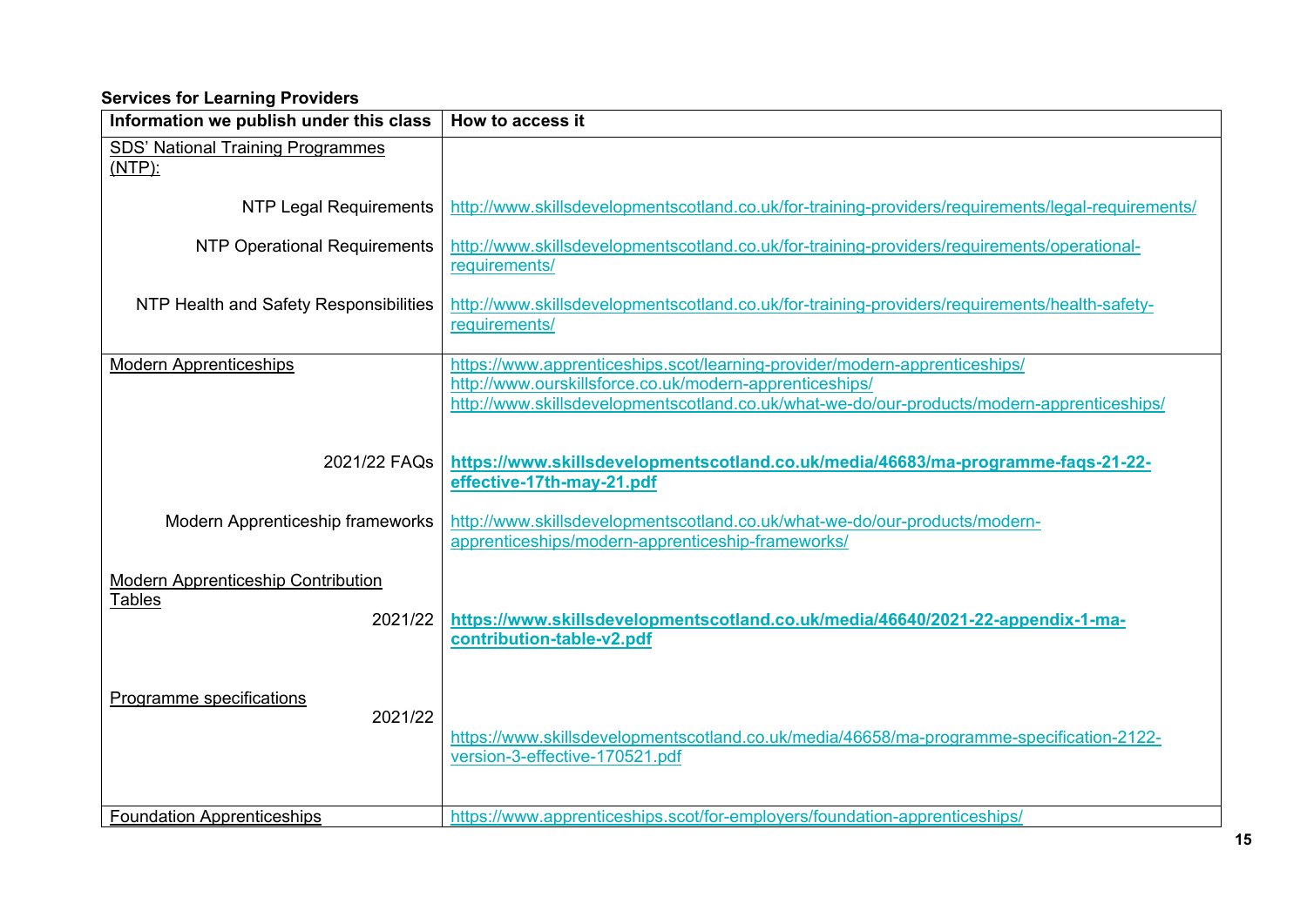<span id="page-15-0"></span>

| <b>Frameworks</b>                                         | https://www.skillsdevelopmentscotland.co.uk/publications-<br>statistics/publications/?page=1&area[]=9&topic[]=9-1ℴ=date-desc   |
|-----------------------------------------------------------|--------------------------------------------------------------------------------------------------------------------------------|
| Learner retention guide                                   | https://www.skillsdevelopmentscotland.co.uk/media/45760/0993 fa-retention-guide-final.pdf                                      |
| <b>Graduate Apprenticeships</b>                           | https://www.apprenticeships.scot/for-employers/graduate-apprenticeships/                                                       |
| <b>Frameworks</b>                                         | https://www.skillsdevelopmentscotland.co.uk/publications-<br>statistics/publications/?page=1&area[]=14&topic[]=14-1ℴ=date-desc |
| Individual Training Accounts (ITA) FAQ for                |                                                                                                                                |
| <b>Training Providers</b>                                 | http://www.skillsdevelopmentscotland.co.uk/media/46785/itas-fags-training-providers-june-2020.docx                             |
| <b>National Transition Training Fund</b><br>Guidance 2021 | https://www.skillsdevelopmentscotland.co.uk/media/47128/nttf-guidance-document.pdf                                             |
| <b>Quality Assurance Framework</b>                        | https://www.skillsdevelopmentscotland.co.uk/for-training-providers/quality-assurance-framework/                                |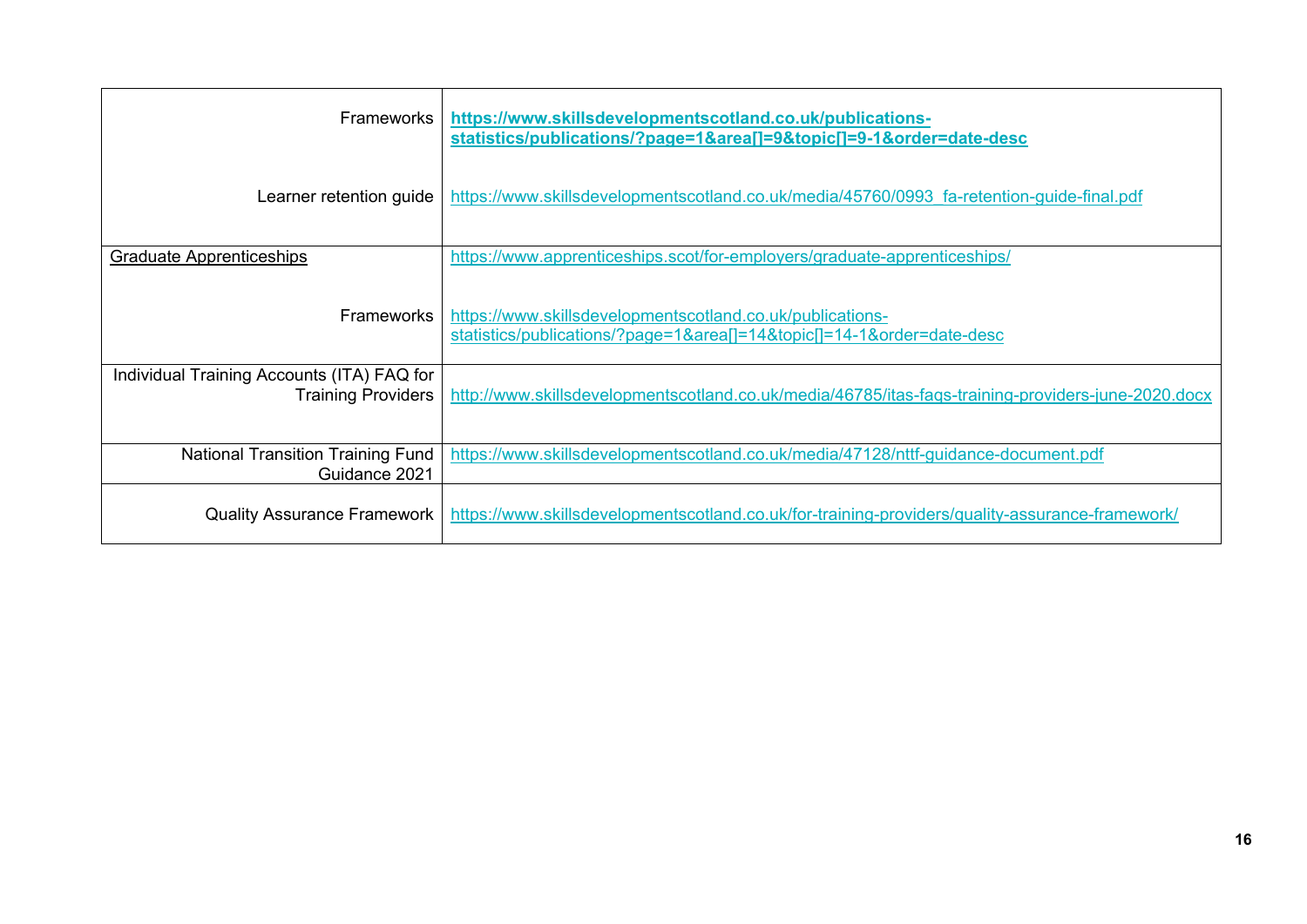### **Class 3: How SDS takes decisions and what we have decided**

**Information about the decisions we take, how we make decisions, and how we involve others**

### **Decision making**

| Information we publish under this class                                                                                                      | How to access it                                                                                                                                   |
|----------------------------------------------------------------------------------------------------------------------------------------------|----------------------------------------------------------------------------------------------------------------------------------------------------|
| <b>Skills Development Scotland Governance-</b><br>Reference and related documents that<br>already have separate entries in this<br>document. | including Board Minutes, Terms of   https://www.skillsdevelopmentscotland.co.uk/publications-<br>statistics/publications/?page=1&area=2ℴ=rank-desc |
| Strategic Plan 2019-22 - Agency<br>Collaboration                                                                                             | https://www.skillsdevelopmentscotland.co.uk/a-human-future-strategic-plan/agency-collaboration/                                                    |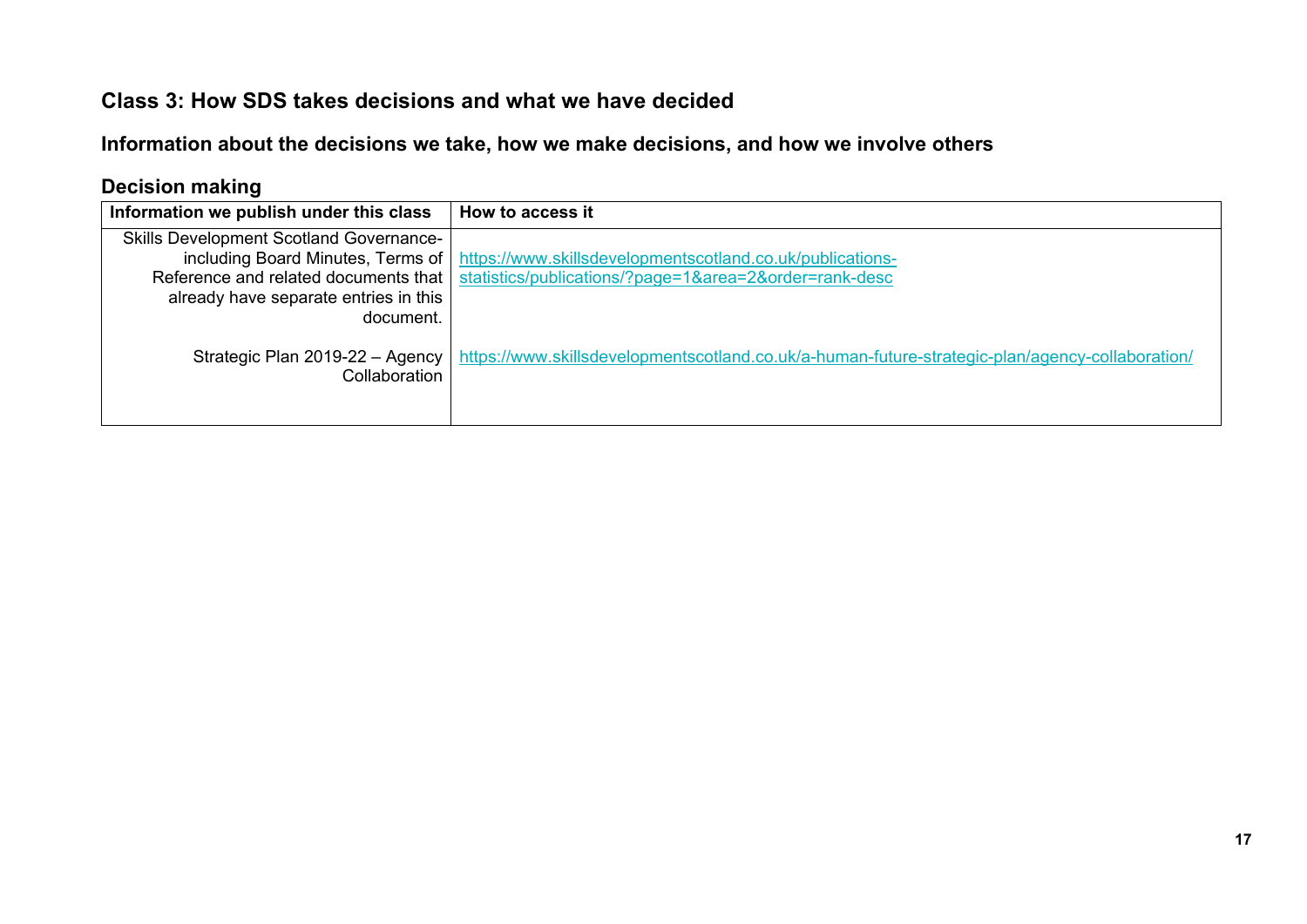# **Class 4: What SDS spends and how we spend it**

**Information about our strategy for, and management of, financial resources (in sufficient detail to explain how we plan to spend public money and what has actually been spent)** 

| Information we publish under this class | How to access it                                                                                |
|-----------------------------------------|-------------------------------------------------------------------------------------------------|
| Audited Annual Report and Statement of  |                                                                                                 |
| <b>Financial Accounts</b><br>2019/20    | https://www.skillsdevelopmentscotland.co.uk/media/47388/sds-group-accounts-year-ended-31-       |
|                                         | march-2020-signed.pdf                                                                           |
| 2018/19                                 | https://www.skillsdevelopmentscotland.co.uk/media/46378/annual-report-and-financial-statements- |
|                                         | 2018-19-signed-version.pdf                                                                      |
| 2017/18                                 | https://www.skillsdevelopmentscotland.co.uk/media/45185/sds-group-accounts-year-ended-31-       |
|                                         | march-2018-signed.pdf                                                                           |
|                                         |                                                                                                 |
|                                         |                                                                                                 |

**Financial Statements, incl. annual accounts and quarterly budget statements**

#### <span id="page-17-0"></span>**Financial statements required by statute**

| Information we publish under this class                                                       | How to access it                                                                                                                |
|-----------------------------------------------------------------------------------------------|---------------------------------------------------------------------------------------------------------------------------------|
| SDS works according to the Scottish Public<br>Finance Manual:                                 | https://www.gov.scot/publications/scottish-public-finance-manual/background-and-<br>applicability/background-and-applicability/ |
| Information required under Section 31 of<br>the Public Service Reform (Scotland) Act<br>2010: |                                                                                                                                 |
| 2017/18                                                                                       | https://www.skillsdevelopmentscotland.co.uk/media/45599/psra-2017-18-statement.pdf                                              |
| 2016/17                                                                                       | https://www.skillsdevelopmentscotland.co.uk/media/45600/psra-2016-17-statement.pdf                                              |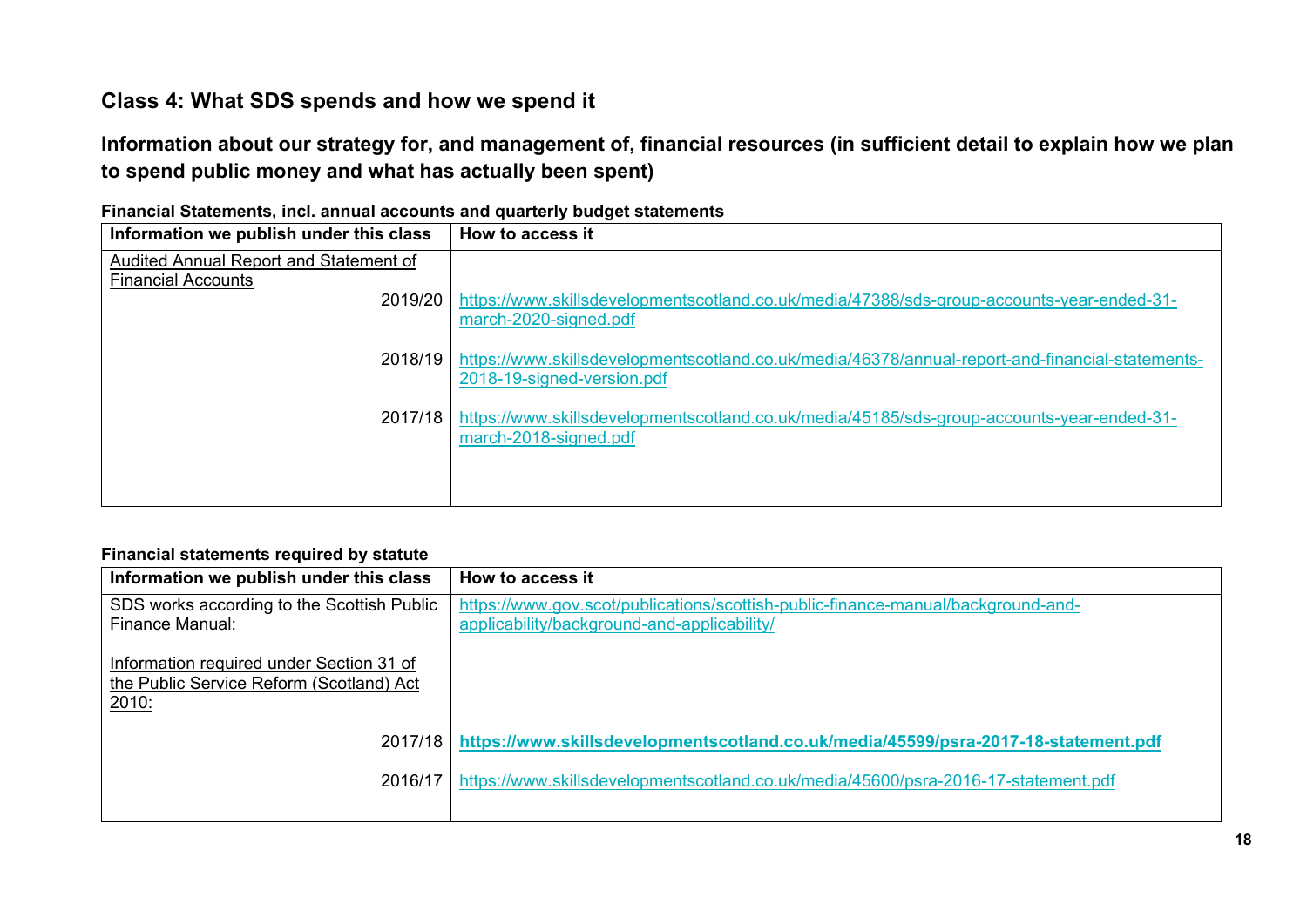| <b>Expenses Policy</b>                               | http://www.skillsdevelopmentscotland.co.uk/media/40609/expenses-policy.pdf                                                                          |
|------------------------------------------------------|-----------------------------------------------------------------------------------------------------------------------------------------------------|
| <b>Procurement Policy and Frameworks</b>             | http://www.skillsdevelopmentscotland.co.uk/about/policies/procurement/                                                                              |
| Delegated Authority and Contract Signature<br>Policy | https://www.skillsdevelopmentscotland.co.uk/media/48073/delegated-authority-policy-<br>2020.pdf                                                     |
| Fraud and Financial Irregularity Policy              | https://www.skillsdevelopmentscotland.co.uk/media/48078/fraud-policy-june-2019.pdf                                                                  |
| Fraud and Financial Irregularity Response<br>Plan    | https://www.skillsdevelopmentscotland.co.uk/media/48079/sds-fraud-and-financial-irregularity-<br>response-plan-july-5-2019-with-report-template.pdf |
| <b>Procurement Policy</b>                            | https://www.skillsdevelopmentscotland.co.uk/media/40253/sds-procurement-policy-2021.pdf                                                             |
| <b>Procurement Annual Reports</b>                    |                                                                                                                                                     |
| 2020/21                                              | https://www.skillsdevelopmentscotland.co.uk/media/48781/annual-procurement-report-2020-<br><b>21.pdf</b>                                            |
| 2019/20                                              | https://www.skillsdevelopmentscotland.co.uk/media/47048/annual-procurement-report-2019-<br>20.pdf                                                   |
| 2018/19                                              | https://www.skillsdevelopmentscotland.co.uk/media/45803/annual-procurement-report-2018-<br>2019.pdf                                                 |
|                                                      |                                                                                                                                                     |
| List of approved contracts (quarterly)               | https://www.skillsdevelopmentscotland.co.uk/publications-<br>statistics/publications/?page=1&keyword[]=contracts&topic[]=4-5ℴ=date-desc             |
| Senior Management salaries 2018/19                   | https://www.skillsdevelopmentscotland.co.uk/media/36824/senior-salaries-publication.pdf                                                             |

# **Funding available from SDS and how to apply for it**

| Information we publish under this class                 | How to access it                                        |
|---------------------------------------------------------|---------------------------------------------------------|
| Information for individuals on applying for<br>funding: | https://www.myworldofwork.co.uk/learn-and-train/funding |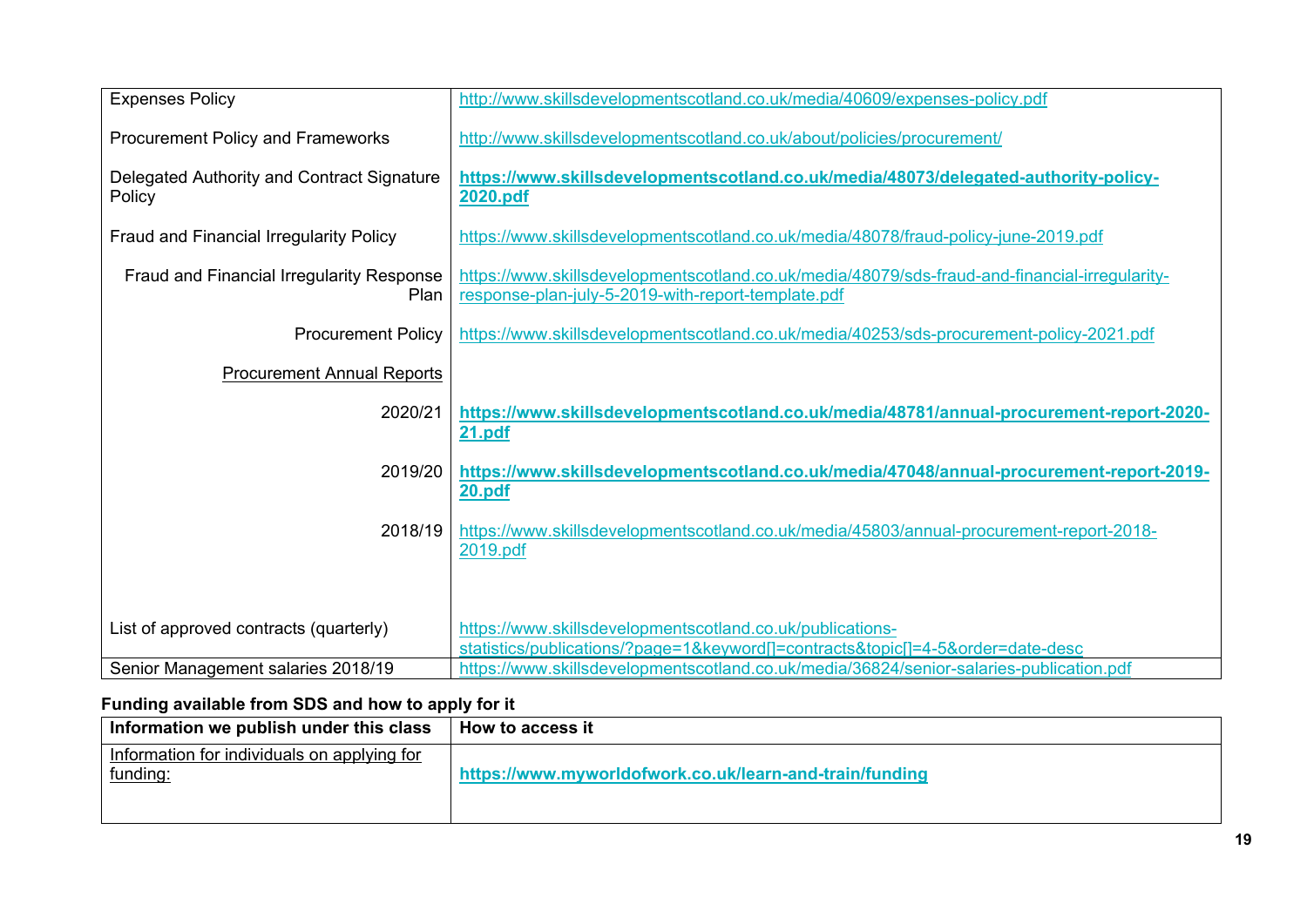<span id="page-19-0"></span>

|                                           | ITA Funding   https://www.skillsdevelopmentscotland.co.uk/what-we-do/employability-skills/sds-individual-training- |
|-------------------------------------------|--------------------------------------------------------------------------------------------------------------------|
|                                           | accounts/                                                                                                          |
|                                           |                                                                                                                    |
| Information for employers on applying for | http://www.skillsdevelopmentscotland.co.uk/for-employers/                                                          |
| funding                                   |                                                                                                                    |
|                                           |                                                                                                                    |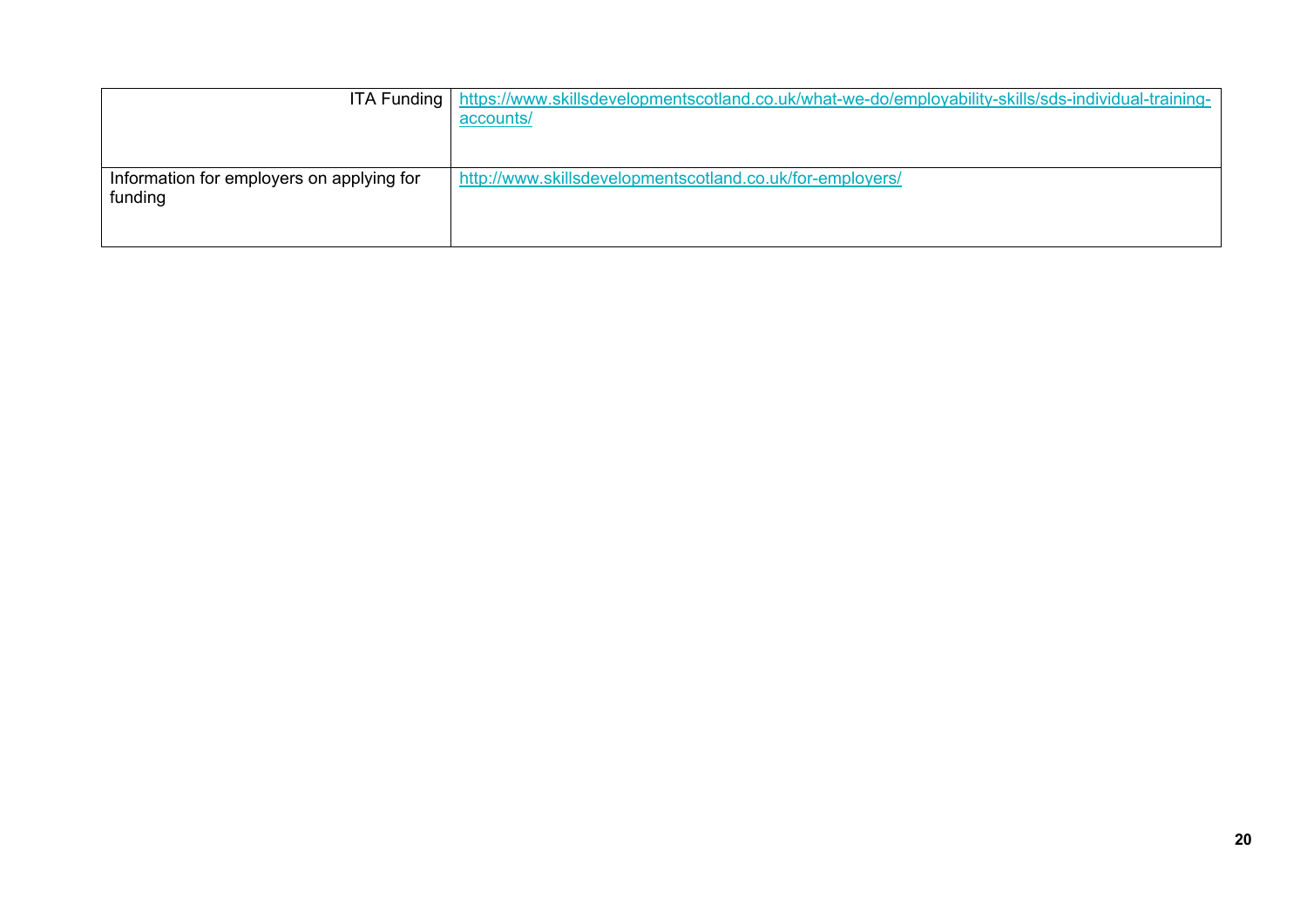# **Class 5: How SDS manages its human, physical, and information resources**

# **Information about how we manage the human, physical, and information resources belonging to SDS**

| Information we publish under this class         | How to access it                                                                                                   |
|-------------------------------------------------|--------------------------------------------------------------------------------------------------------------------|
| <b>SDS Staff Code of Conduct</b>                | https://www.skillsdevelopmentscotland.co.uk/media/46257/code-of-conduct.pdf                                        |
| <b>Board Members Code of Conduct</b>            | http://www.skillsdevelopmentscotland.co.uk/media/42978/board-members-code-of-conduct.pdf                           |
| Whistle Blowing Policy and Procedures           | https://www.skillsdevelopmentscotland.co.uk/media/48569/whistleblowing-policy-v02.pdf                              |
| Performance Improvement Policy and<br>Procedure | https://www.skillsdevelopmentscotland.co.uk/media/48069/performance-improvement-policy-<br>2020.pdf                |
| <b>Disciplinary Policy</b>                      | https://www.skillsdevelopmentscotland.co.uk/media/48070/disciplinary-policy-2020.pdf                               |
| Early Concerns and Grievance Policy             | https://www.skillsdevelopmentscotland.co.uk/media/48071/early-concerns-and-grievance-policy-<br>2020.pdf           |
| <b>Retirement Policy</b>                        | https://www.skillsdevelopmentscotland.co.uk/media/48072/retirement-policy-2020.pdf                                 |
| Using SDS IT Equipment and Systems              | https://www.skillsdevelopmentscotland.co.uk/media/48080/sds-using-sds-it-equipment-and-<br>systems-policy-2020.pdf |
| <b>Safeguarding Policy</b>                      | https://www.skillsdevelopmentscotland.co.uk/media/48081/safeguarding-policy-2020.pdf                               |
| <b>Equal Pay Policy</b>                         | https://www.skillsdevelopmentscotland.co.uk/media/48082/equal-pay-policy-2021.pdf                                  |
|                                                 |                                                                                                                    |

#### **Human Resources**

#### **Physical Resources**

| Information we publish under this class | How to access it |
|-----------------------------------------|------------------|
| SDS does not own any land or property   | n/a              |
| assets                                  |                  |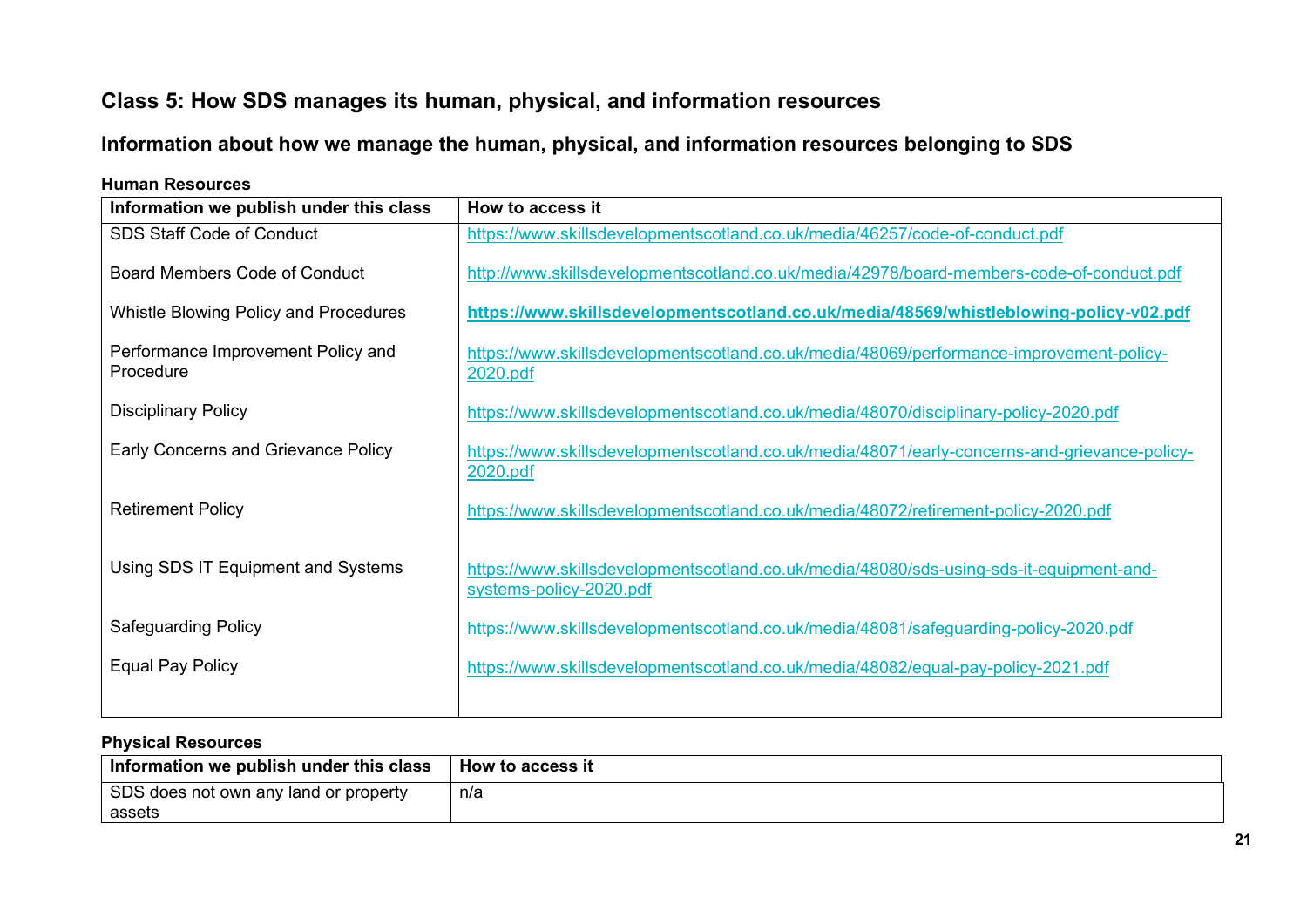| Environmental/Sustainability reports: |                                                                                                 |
|---------------------------------------|-------------------------------------------------------------------------------------------------|
| 2020-21                               | https://www.skillsdevelopmentscotland.co.uk/media/48717/sustainability-report-2020-<br>2021.pdf |
| 2018-20                               | https://www.skillsdevelopmentscotland.co.uk/media/47338/sustainability-report-2018-<br>2020.pdf |
| 2017/18 l                             | https://www.skillsdevelopmentscotland.co.uk/media/45236/sustainability-report-201718.pdf        |
| <b>Environmental Policy</b>           | https://www.skillsdevelopmentscotland.co.uk/media/42001/sds-environmental-policy.pdf            |

#### **Information Resources**

| Information we publish under this class       | How to access it                                                                                                  |
|-----------------------------------------------|-------------------------------------------------------------------------------------------------------------------|
| <b>Records Management Policy</b>              | https://www.skillsdevelopmentscotland.co.uk/media/32868/sds-recordsmanagement-policy.pdf                          |
| Policy on the use of Protective Markings      | https://www.skillsdevelopmentscotland.co.uk/media/48075/sds-policy-on-the-use-of-<br>protective-markings-2020.pdf |
| Access to Information - Publication<br>Scheme | http://www.skillsdevelopmentscotland.co.uk/about/policies/access-to-information/                                  |
| <b>Data Protection Policy</b>                 | https://www.skillsdevelopmentscotland.co.uk/media/45642/sds-dataprotection-policy.pdf                             |
| <b>Cookies Policy</b>                         | http://www.skillsdevelopmentscotland.co.uk/about/policies/cookies-policy/                                         |
| <b>Privacy Policy</b>                         | http://www.skillsdevelopmentscotland.co.uk/about/policies/privacy/                                                |
| SDS Freedom of information Policy             | https://www.skillsdevelopmentscotland.co.uk/media/33922/sds-foi-policy.pdf                                        |
| <b>Information Sharing</b>                    | https://www.skillsdevelopmentscotland.co.uk/what-we-do/partnerships/16plus-data-hub/                              |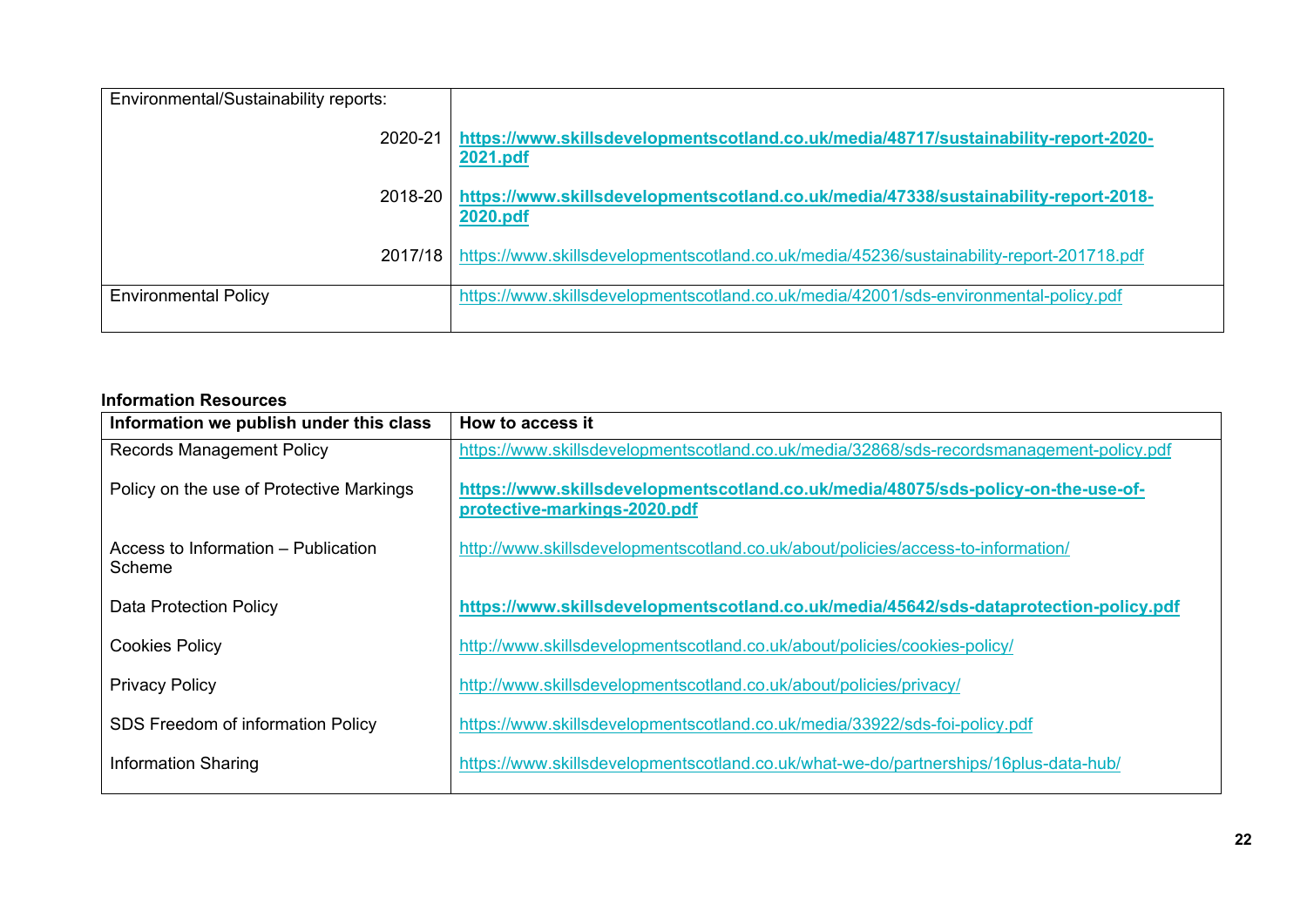# **Class 6: How SDS procures goods and services from external providers**

# **Information about how we procure goods and services, and our contracts with external providers**

<span id="page-22-0"></span>

| Information we publish under this class                                                                                                | How to access it                                                                                                                        |
|----------------------------------------------------------------------------------------------------------------------------------------|-----------------------------------------------------------------------------------------------------------------------------------------|
| <b>Procurement Policies and Procedures</b>                                                                                             | http://www.skillsdevelopmentscotland.co.uk/about/policies/procurement/                                                                  |
| <b>Contract Management Policy</b>                                                                                                      | https://www.skillsdevelopmentscotland.co.uk/media/48076/contract-management-policy-2021.pdf                                             |
| Invitations for potential suppliers to bid for<br>the supply of specific goods and services to<br>SDS where the value is above £50,000 | http://www.publiccontractsscotland.gov.uk                                                                                               |
| List of approved contracts (quarterly)                                                                                                 | https://www.skillsdevelopmentscotland.co.uk/publications-<br>statistics/publications/?page=1&keyword[]=contracts&topic[]=4-5ℴ=date-desc |
| Links to SDS's procurement information<br>published on the Public Contracts Scotland<br>website                                        | https://www.publiccontractsscotland.gov.uk/search/Search AuthProfile.aspx?ID=AA12862                                                    |
| <b>Procurement Annual Reports:</b>                                                                                                     |                                                                                                                                         |
| 2020/21                                                                                                                                | https://www.skillsdevelopmentscotland.co.uk/media/48781/annual-procurement-report-2020-<br>21.pdf                                       |
| 2019/20                                                                                                                                | https://www.skillsdevelopmentscotland.co.uk/media/47048/annual-procurement-report-2019-<br><b>20.pdf</b>                                |
| 2018/19                                                                                                                                | https://www.skillsdevelopmentscotland.co.uk/media/45803/annual-procurement-report-2018-<br>2019.pdf                                     |

#### **Information for potential suppliers**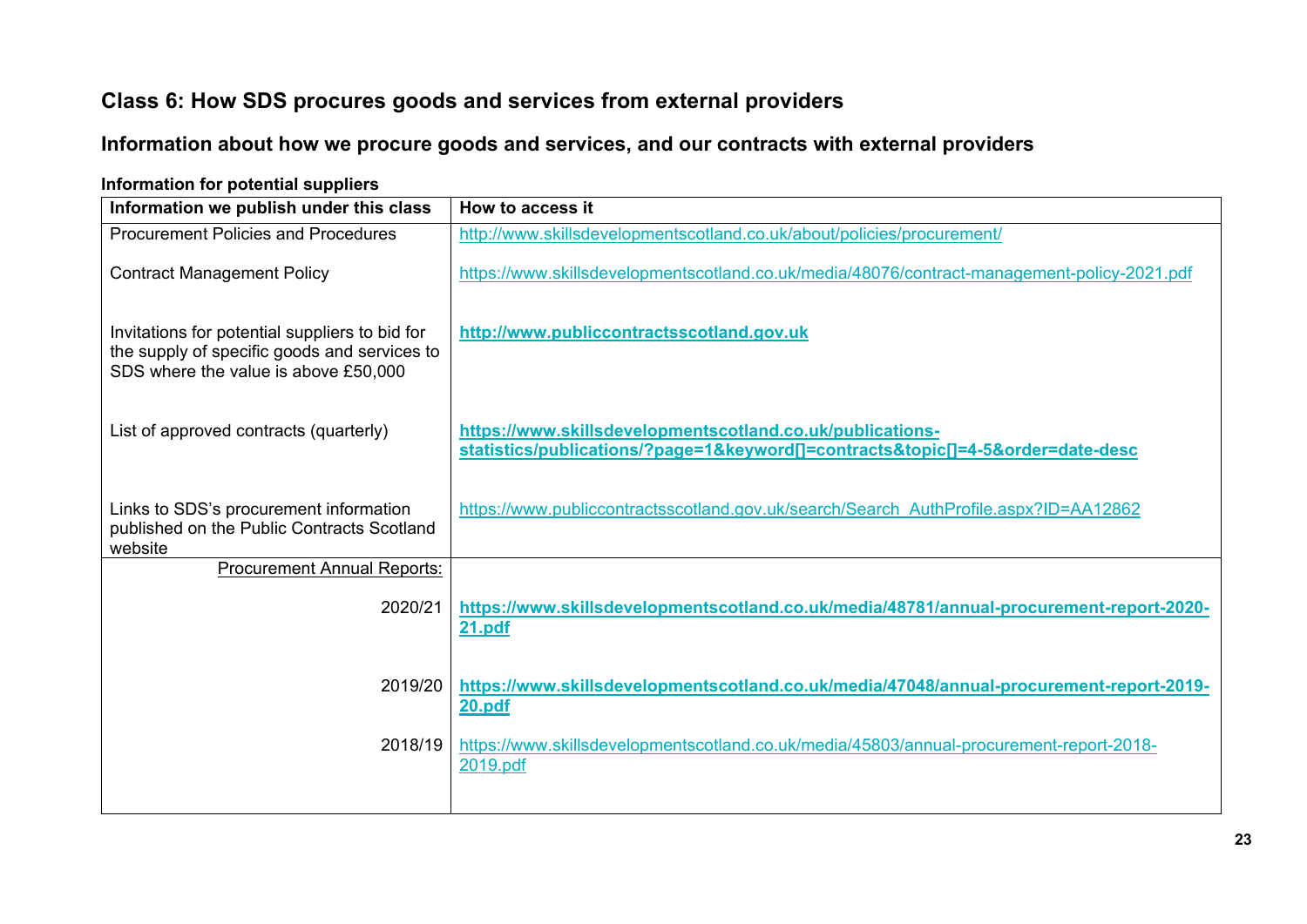# **Class 7: How we are performing**

### **Information about how we perform as an organisation, and how well we deliver our functions and services**

#### **Annual Reviews and Audits**

| Information we publish under this class           | How to access it                                                                            |
|---------------------------------------------------|---------------------------------------------------------------------------------------------|
| <b>Annual Reviews</b>                             | See section 4, "Financial Statements" for further information                               |
|                                                   |                                                                                             |
| Career Information, Advice and Guidance           | https://education.gov.scot/Documents/ExternalQAforReviewofCareerInformationJuly18.pdf       |
| Audits - External Reviews (Education<br>Scotland) | https://education.gov.scot/education-scotland/inspection-reports/                           |
|                                                   | https://education.gov.scot/media/emhfewrp/summary-of-findings-ciag-reviews-final-231020.pdf |

#### **Equality Impact Assessments**

<span id="page-23-0"></span>

| Information we publish under this class  | How to access it                                                                                                     |
|------------------------------------------|----------------------------------------------------------------------------------------------------------------------|
| <sup>1</sup> Equality Impact Assessments | - https://www.skillsdevelopmentscotland.co.uk/publications-statistics/publications/?page=1&topic[]=3<br>6ℴ=date-desc |

#### **Programme Reports**

**Information we publish under this class | How to access it**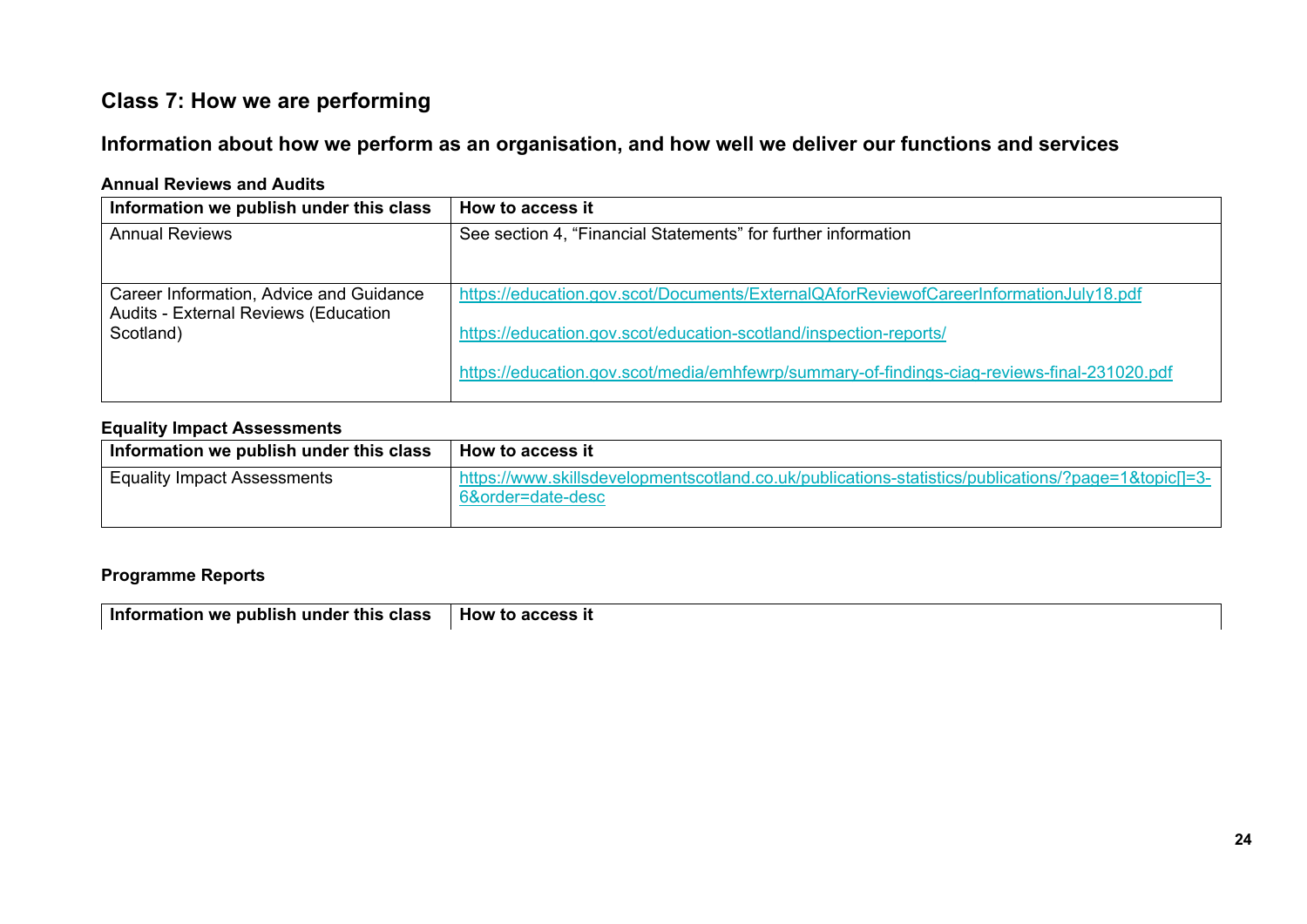| <b>SDS Statistics</b>                        | https://www.skillsdevelopmentscotland.co.uk/publications-statistics/statistics/?page=1                                                                   |
|----------------------------------------------|----------------------------------------------------------------------------------------------------------------------------------------------------------|
| SDS forthcoming publications                 | https://www.skillsdevelopmentscotland.co.uk/media/43958/publication schedule.pdf                                                                         |
| Modern Apprenticeship statistics (quarterly) | https://www.skillsdevelopmentscotland.co.uk/publications-statistics/statistics/modern-<br>apprenticeships/                                               |
| Employability Fund statistics (quarterly)    | https://www.skillsdevelopmentscotland.co.uk/publications-statistics/statistics/employability-fund/                                                       |
| Other Skills Initiatives' statistics         | https://www.skillsdevelopmentscotland.co.uk/publications-statistics/statistics/other-skills-initiatives/                                                 |
| <b>Annual Participation Measure</b>          | https://www.skillsdevelopmentscotland.co.uk/publications-statistics/statistics/annual-participation-<br>measure/?page=1&statisticCategoryId=7ℴ=date-desc |
| <b>Local Authority Briefings</b>             | https://www.skillsdevelopmentscotland.co.uk/publications-<br>statistics/publications/?page=1&keyword[]=making+skills+workℴ=date-desc                     |

#### **Labour Market Information**

| Information we publish under this class | How to access it                                                                                                      |
|-----------------------------------------|-----------------------------------------------------------------------------------------------------------------------|
| <b>Regional Skills Assessments</b>      | https://www.skillsdevelopmentscotland.co.uk/what-we-do/skills-planning/regional-skills-<br>assessments/               |
| <b>Skills Investment Plans</b>          | https://www.skillsdevelopmentscotland.co.uk/what-we-do/skills-planning/skills-investment-plans/                       |
| Sectoral Skills Assessments             | https://www.skillsdevelopmentscotland.co.uk/what-we-do/skills-planning/sectoral-skills-<br>assessments/               |
| <b>COVID-19 Labour Market Insights</b>  | https://www.skillsdevelopmentscotland.co.uk/what-we-do/skills-planning-alignment/covid-19-labour-<br>market-insights/ |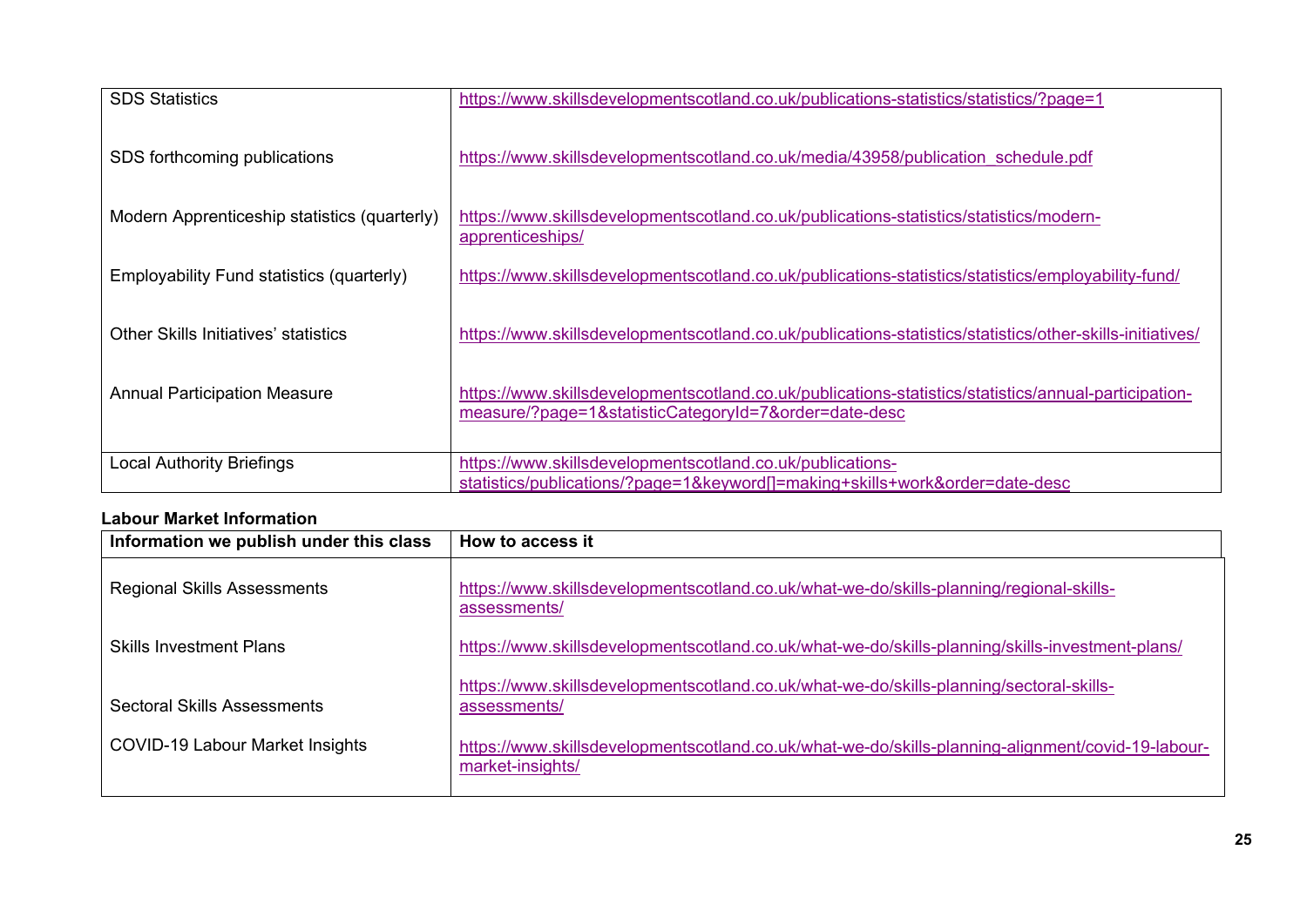| Employee and board monitoring reports<br>produced under the Equality Act 2010<br>(Specific Duties) (Scotland) Regulations<br>2012 |                                                                                        |
|-----------------------------------------------------------------------------------------------------------------------------------|----------------------------------------------------------------------------------------|
|                                                                                                                                   | 2021-25   https://www.skillsdevelopmentscotland.co.uk/media/47776/equality-report-     |
|                                                                                                                                   | 2021 final 050521 2.pdf                                                                |
| 2019-21                                                                                                                           |                                                                                        |
|                                                                                                                                   | https://www.skillsdevelopmentscotland.co.uk/media/43248/0597 update-to 0357- equality- |
|                                                                                                                                   | mainstreaming-report.pdf                                                               |

# **Class 8: SDS's commercial publications**

### **Information packaged and made available for sale on a commercial basis and sold at market value through a retail outlet**

| available for sale<br>Information | cnc<br>publications available for sale<br>not .<br>any pu<br>. make<br>i does<br>دى ر |
|-----------------------------------|---------------------------------------------------------------------------------------|
|-----------------------------------|---------------------------------------------------------------------------------------|

--------------------------------------------------------------------------------------------------------------------------------------------------------------------------------------------------------------

### **Class 9: SDS's Open data**

**Open data made available by the authority as described by the Scottish Government's** [Open Data Resource Pack](https://beta.gov.scot/publications/open-data-resource-pack-9781786524034/) **and available under an open licence.**

| ene <sup>,</sup><br>data<br>Inon<br>plar<br><b>SUSS ODER</b> | SDS<br>an<br>any open<br>open<br>plan<br>not p<br>⊥ data or have<br>data<br>does<br>. publish<br>uudo |
|--------------------------------------------------------------|-------------------------------------------------------------------------------------------------------|
|--------------------------------------------------------------|-------------------------------------------------------------------------------------------------------|

<span id="page-25-1"></span><span id="page-25-0"></span>--------------------------------------------------------------------------------------------------------------------------------------------------------------------------------------------------------------